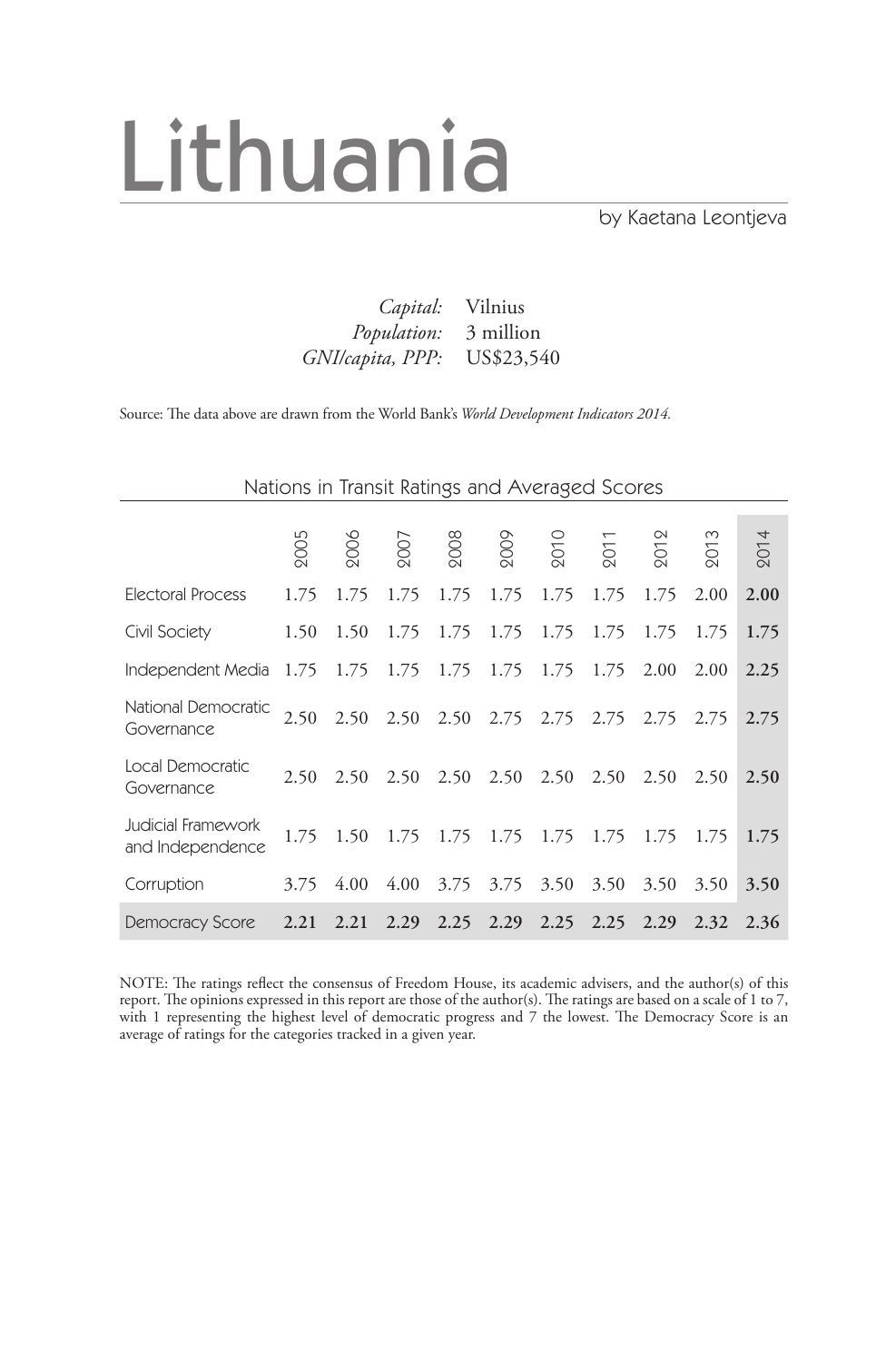## Executive Summary

arliamentary elections in December 2012 swept the center-right Homeland Union–Lithuanian Christian Democrats (TS-LKD) from power and brought together a center-left ruling coalition between the formerly opposition Lithuanian Social Democratic Party (LSDP), the Labor Party (DP), the conservative Order and Justice Party (TT), and the Electoral Action of Poles in Lithuania (AWPL). Lithuania, which joined the European Union (EU) in 2004, took over the six-month presidency of the European Council (EC) in July 2013. Having suffered serious losses during the global economic downturn, in 2013, Lithuania's residents saw their standard of living return to pre-recession levels.

Over the past decade, much-needed reforms in the public sector have been slow, and corruption remains a concern. Lithuania's residents have little trust in major democratic institutions, and largely feel removed from the political process. In July, DP founder Viktor Uspaskich and three other DP officials were convicted of a fraud scheme, following legal proceedings that had dragged on for years. Uspaskich was sentenced to four years in prison and the others received lesser sentences; all four remain free, and have filed appeals. President Dalia Grybauskaitė and Prime Minister Algirdas Butkevičius were the most popular political leaders in Lithuania, recording public trust rates between 60 and 70 percent throughout the year.

Press freedom advocates sounded the alarm when Lithuania's Special Investigation Service (SIS) pressured the Baltic News Service (BNS) to reveal its sources in a story related to Lithuanian foreign intelligence, leading to searches and interrogations of BNS staff and the seizure of a number of its computers. Eventually, the court reversed the disclosure order against BNS. In recent years, independent media outlets in Lithuania have suffered due to an unfavorable tax regime, with the situation being especially grave in the regions outside the capital.

National Democratic Governance. Lithuania held the presidency of the European Council for the second half of 2013, becoming the first Baltic country to hold the post. Several high-profile instances of unprofessional behavior by public officials tarnished the government's reputation, including the dismissal of the economy minister in May amid concerns that she had used a private jet for government business, paid for by people trying to curry favor with the ministry. Despite criticism of the government's policies and the president's handling of the socalled milk crisis, Prime Minister Butkevičius and President Grybauskaitė remained the most popular politicians in 2013. Lithuania continued to pursue energy independence throughout the year. *Lithuania's national democratic governance rating remains unchanged at 2.75*.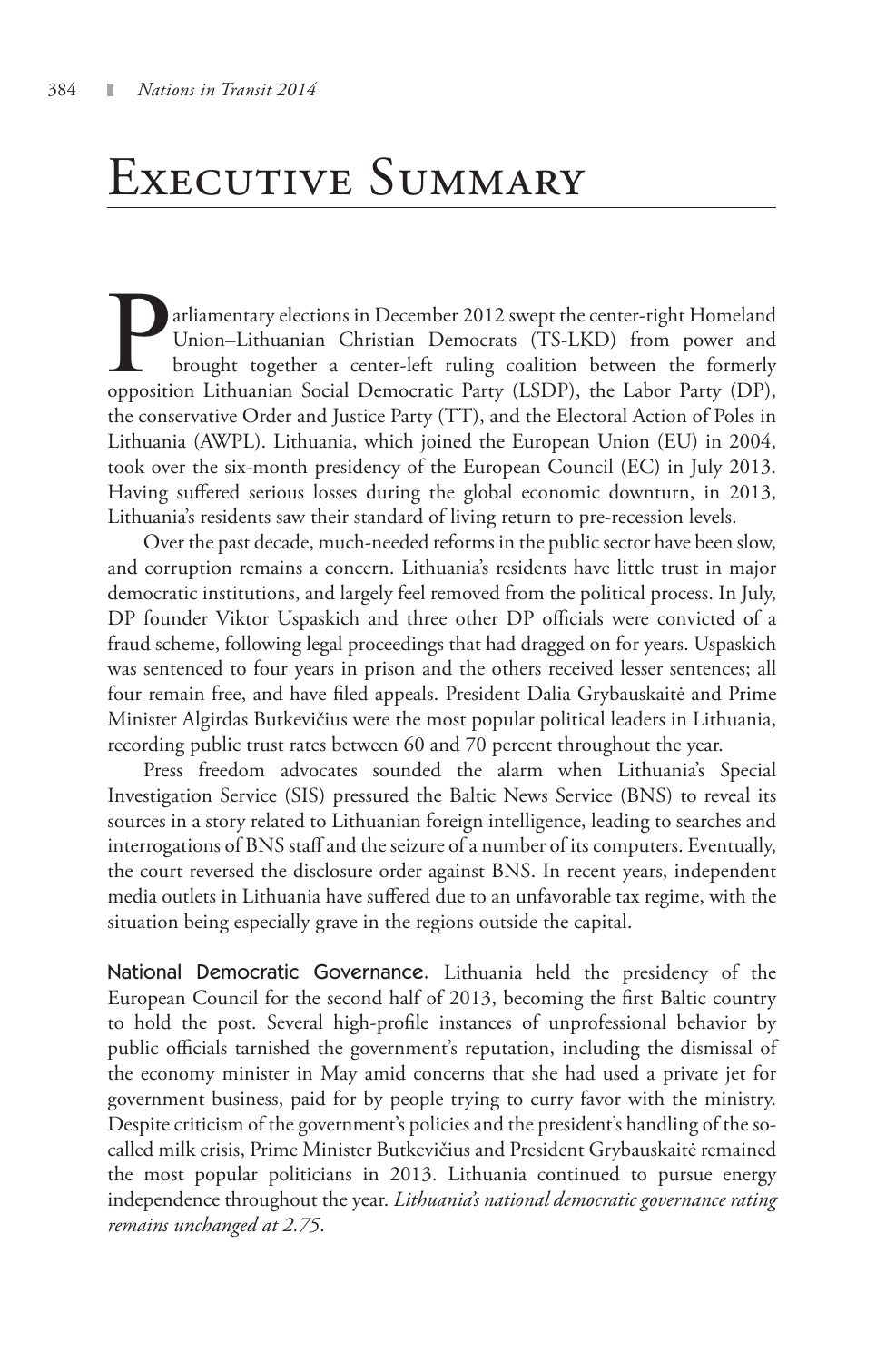Electoral Process. Lithuania's political parties are unpopular in general, with opinion polls showing low levels of public trust. The Organization for Security and Cooperation in Europe (OSCE) in January assessed the 2012 parliamentary elections as having been generally free and fair, though there were widespread allegations of voter fraud. Throughout the year, the LSDP became a clear leader in party popularity ratings, while support for the DP decreased following the fraud convictions of its founder and several other officials. In June 2013, a parliamentary working group presented an electoral legislation package and the parliament approved amendments to the laws on campaign financing, the Electoral Commission, and presidential and European Parliament elections in November. *Lithuania's electoral process rating remains unchanged at 2.00.*

Civil Society. Lithuanian nongovernmental organizations (NGOs) and civic groups function without interference from authorities. Volunteerism and private donations to charity have been increasing in recent years. In December, the parliament adopted a law on NGOs, replacing scattered legal provisions with a specific legislation. Participation in demonstrations has decreased in recent years. However, in March, a group of right-wing extremists commemorated Lithuania's independence by marching in the city center of Vilnius, and the July Baltic Pride March was disrupted by hundreds of protesters, with a number of them arrested. *Lithuania's civil society rating remains unchanged at 1.75.*

Independent Media. In November, the agents of the SIS exerted pressure on BNS, the largest news agency in the Baltics, in an effort to compel it to identify its information sources. A subsequent judicial order led to searches and interrogations of BNS staff, and the seizures of several computers. Eventually, the court reversed its disclosure order. Changes to the tax regime since 2009 have made it virtually impossible for many outlets to remain profitable. Most national newspapers announced a halt in their Monday print editions as of 2014. There are many online news outlets in Lithuania, and competition in that sector is robust. However, public trust in Lithuania's mass media outlets is low. *Lithuania's independent media rating declines from 2.00 to 2.25.*

Local Democratic Governance. Business managers view local government as the most corrupt institution in Lithuanian society, a view reinforced by frequent corruption scandals involving municipal officials. Local government remained limited in its financial independence as municipal debts continued to increase. While there is broad support among the public and among lawmakers for reforms that would allow the direct election of mayors, such reforms have yet to be implemented. Mayors are still chosen by municipal councils, in which the public has little trust. *Lithuania's local democratic governance rating remains unchanged at 2.50.*

Judicial Framework and Independence. The public continues to perceive the judiciary as insular, and opaque, and long delays in legal proceedings are common.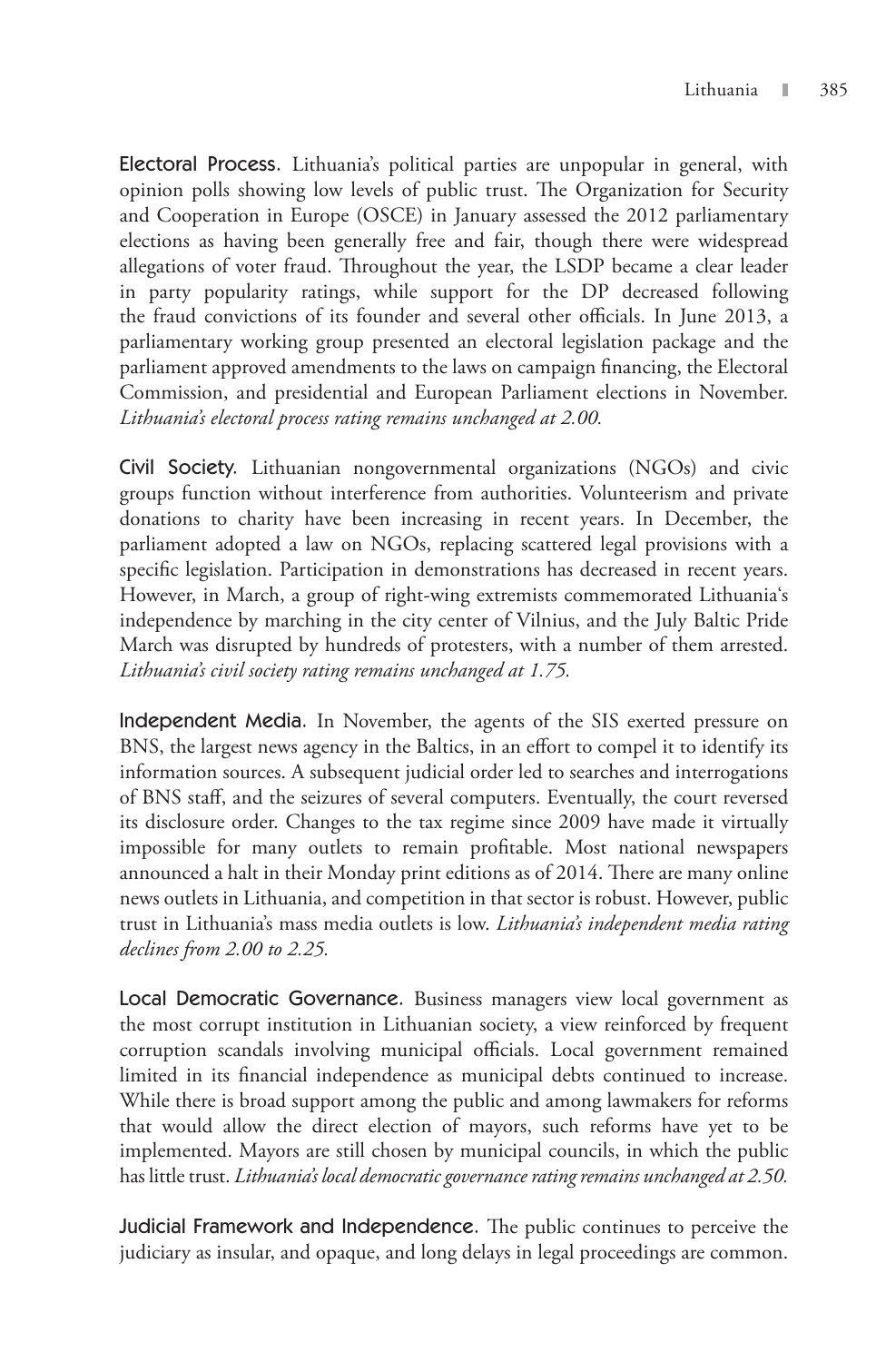In recent years, Constitutional Court rulings have nullified austerity measures imposed during the recent financial crisis, raising concerns about its power to restrict lawmakers' ability to cut public spending in order to address public deficits and debt. A number of controversial decisions raised concerns over the justice system, while Lithuania's prisons remained overcrowded and short of international standards. *Lithuania's judicial framework and independence rating remains unchanged at 1.75.*

Corruption. Public opinion surveys as well as ongoing investigations indicate that corruption remains prevalent in Lithuania. In July—in the first case where proceedings against senior politicians were not aborted—a court found senior DP officials guilty of tax fraud, though the accused have appealed their sentences and remained free at the year's end. The government made some progress in implementing an anticorruption program in 2013 and continued to reform regulatory agencies, though the impact of these changes has yet to be seen. *Lithuania's corruption rating remains unchanged at 3.50.*

Outlook for 2014. In 2014, the government has pledged to maintain its focus on joining the Eurozone, so Lithuania will have to remain focused on fiscal discipline. The government is likely to announce a decision on the building of a new nuclear power plant during the year. Presidential and European Parliament elections will take place in 2014, so the focus of the politicians is likely to be on campaigning rather than much-needed reforms in the public sector.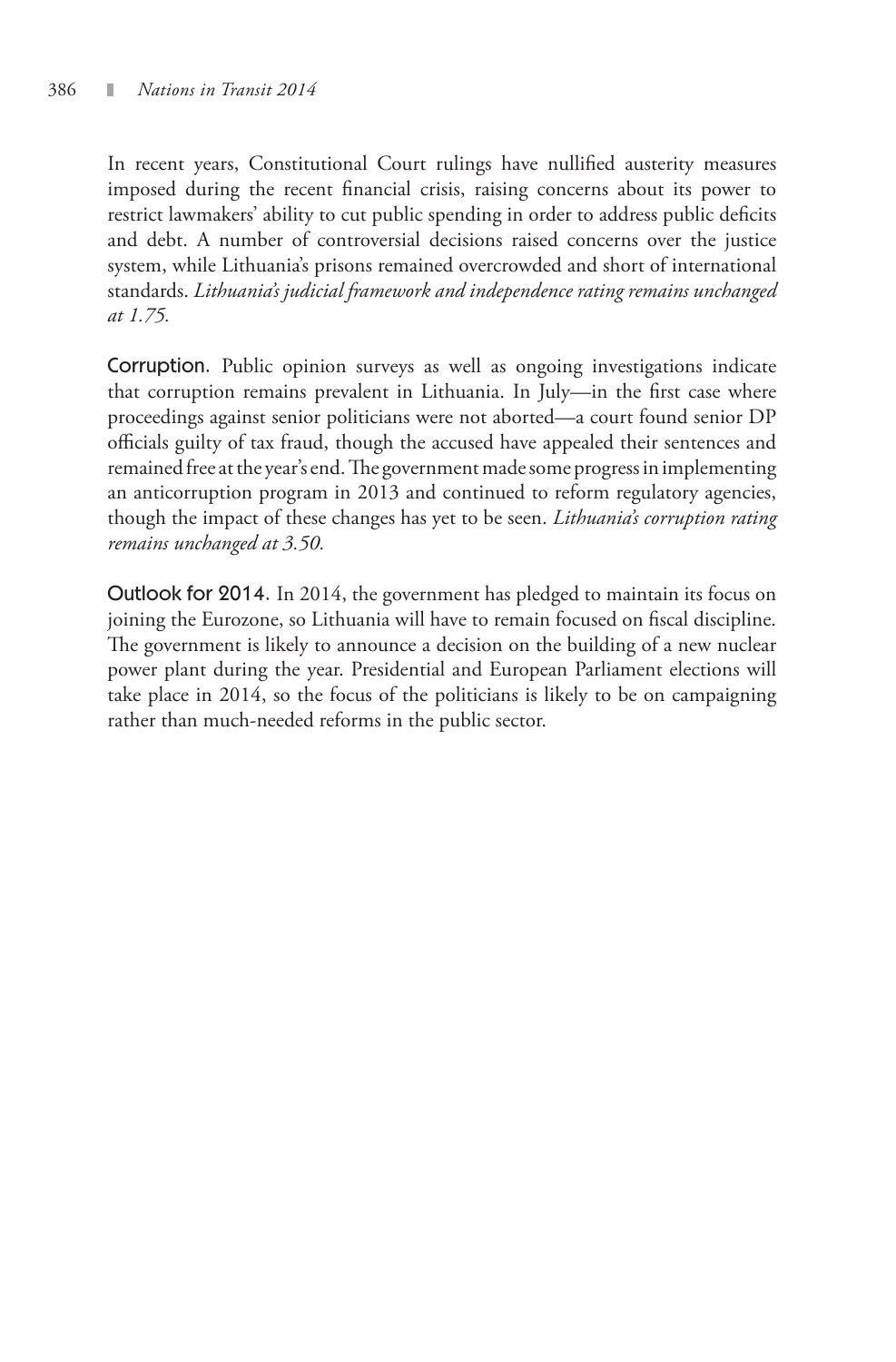## Main Report

National Democratic Governance

|  |  | 2005 2006 2007 2008 2009 2010 2011 2012 2013 2014 |  |  |
|--|--|---------------------------------------------------|--|--|
|  |  | 2.50 2.50 2.50 2.50 2.75 2.75 2.75 2.75 2.75 2.75 |  |  |

Elections to the Lithuanian Seimas (parliament) in December 2012 brought together a center-left ruling coalition between the formerly opposition Lithuanian Social Democratic Party (LSDP), the Labor Party (DP), the conservative Order and Justice Party (TT), and the Electoral Action of Poles in Lithuania (AWPL). The coalition remained intact throughout the year, while former prime minister Andrius Kubilius's center-right Homeland Union–Lithuanian Christian Democrats (TS-LKD) led the opposition. In July, Lithuania took over the six-month presidency of the European Council, becoming the first Baltic nation to hold the position since Lithuania, Latvia, and Estonia joined the European Union (EU) in 2004.<sup>1</sup>

Following a high-profile court decision that found several DP officials including DP founder Viktor Uspaskich and Deputy Parliament Speaker Vytautas Gapšys—guilty of tax fraud, the party reshuffled its senior officials and its top parliamentary appointees. In early October, Gapšys resigned as deputy speaker on the eve of a no-confidence vote that appeared likely to force him from the position; Parliament Speaker Vydas Gedvilas resigned along with him, but returned as deputy parliament speaker under new parliament speaker Loreta Graužinienė. Gapšys additionally stepped down as DP head, and Graužinienė became the party's new leader.2 She quickly criticized a number of DP-appointed ministers for lack of progress in their areas,<sup>3</sup> leading to a removal of two vice-ministers of social affairs and labor.<sup>4</sup>

Public officials, especially parliamentary deputies, have a poor reputation due to criminal charges against members of parliament as well as unprofessional behavior among some officials. Neringa Venckienė, the leader of the Way of Courage (WC) party, fled the country after a parliamentary committee in March stripped her of parliamentary immunity. The former judge Venckienė is under criminal investigation for disrespecting a court and for failing to carry out a court order, among other offenses.<sup>5</sup> In May, President Dalia Grybauskaitė, dismissed Economy Minister Birutė Vėsaitė, after the minister had traveled to a business forum in Kazakhstan on a jet chartered by a company apparently seeking favor with the ministry, sparking concerns about conflicts of interest.<sup>6</sup> Earlier, in December 2012, Algimantas Salamakinas of the LSDP, a former head of the parliamentary commission for ethics and procedures, was caught voting on a 2013 budget proposal on behalf of Prime Minister Algirdas Butkevičius, who was present for the vote and reportedly appeared surprised to see that someone had voted in his place.7

Grybauskaitė and Butkevičius remain popular, with polls showing public trust in their leadership at around 60–70 percent throughout the year.<sup>8</sup> Grybauskaitė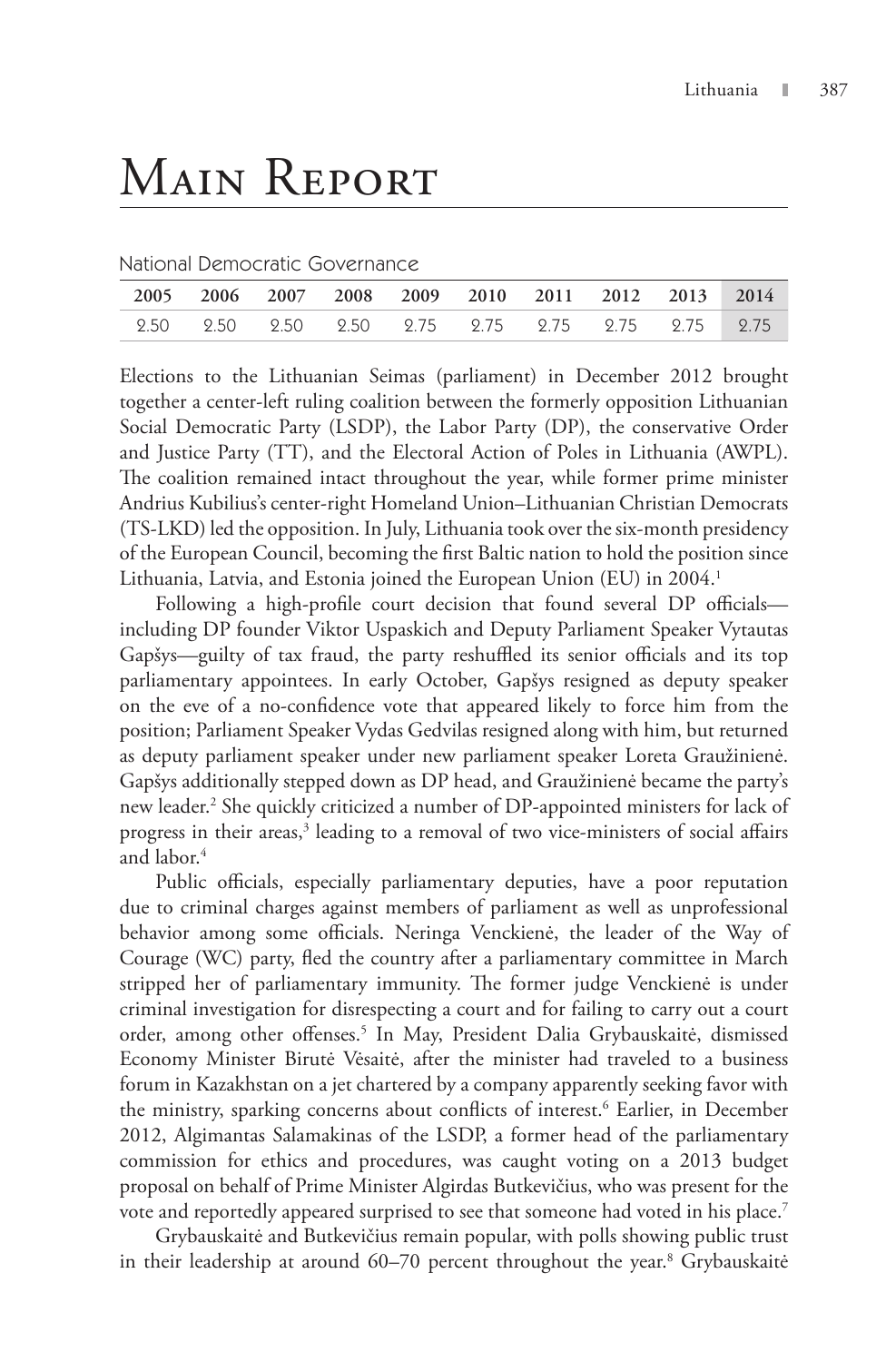faced some criticism from Prime Minister Butkevičius for her handling of the so-called milk crisis of late 2013, in which Russia banned dairy imports from Lithuania in an apparent attempt to intimidate several former Soviet republics and discourage them from expanding ties with the EU.9 Grybauskaitė had insisted that the government find a solution to the issue, prompting complaints that she was reluctant to confront the problem herself. In late December, Russia indicated that it would lift the dairy ban.<sup>10</sup>

Butkevičius, for his part, faced some criticism for inconsistent leadership, while his government was accused of lacking a coherent strategy. Throughout the year, the legislature put off making decisions on energy policy, while the government proposed controversial reforms to the healthcare system. In June, members of the opposition failed to oust Minister of Health Vytenis Andriukaitis over his attempts to curb patients' choice of healthcare providers through reforms that would restrict funding for private healthcare institutions.<sup>11</sup> Andriukaitis, who regards the Soviet system as a model for healthcare reform in Lithuania, had also suggested medical personnel should be prohibited from simultaneously working at both public and private institutions. The proposed bill suffered a defeat at the Constitutional Court in May, when the court ruled that mandatory healthcare insurance funding could be used to pay for both public and private services.

Lithuania imports more than 80 percent of its energy from Russia, and is wholly dependent on Gazprom, Russia's state-owned energy conglomerate, for its supply of natural gas.<sup>12</sup> The state security department in a June report said the nation's dependence on Russia for natural gas represented a threat to Lithuanian state security.<sup>13</sup> Gazprom currently charges Lithuania one of the highest gas prices in the EU. In 2012, Lithuania sued Russia for LTL 5 billion (\$1.9 billion) at the Stockholm Arbitration Tribunal, claiming that Gazprom was overcharging it for gas shipments. The case is ongoing. Meanwhile, in the fall of 2013, Lithuania began negotiations with Gazprom regarding new gas prices, the implementation of the Third Energy Package—a slate of EU-backed reforms to electricity and gas markets—and gas transit to Kaliningrad. By the end of October, Gazprom had lifted trade restrictions that would allow Lithuania to purchase gas from Latvia, which has a better deal on Russian natural gas imports than does Lithuania. However, Lithuania and Latvia by the end of the year had yet to strike such a deal.

Hoping to reduce Lithuania's dependence on foreign energy, in June 2012, the parliament passed a bill allowing the government to sign a concession agreement with Hitachi to build a new nuclear power plant. However, in a consultative referendum held in October, 65 percent of the electorate voted against its construction.<sup>14</sup> In April 2013, Prime Minister Butkevičius indicated the project could be amended, but it was not clear by year's end how the government plans to proceed.

A controversial shale gas exploration deal with the U.S.-based energy company Chevron collapsed in 2013; the project had drawn protests from environmentalists and had prompted debate in the parliament on numerous related pieces of legislation. Chevron won the tender but pulled out of the project in October, citing an unpredictable regulatory environment.<sup>15</sup>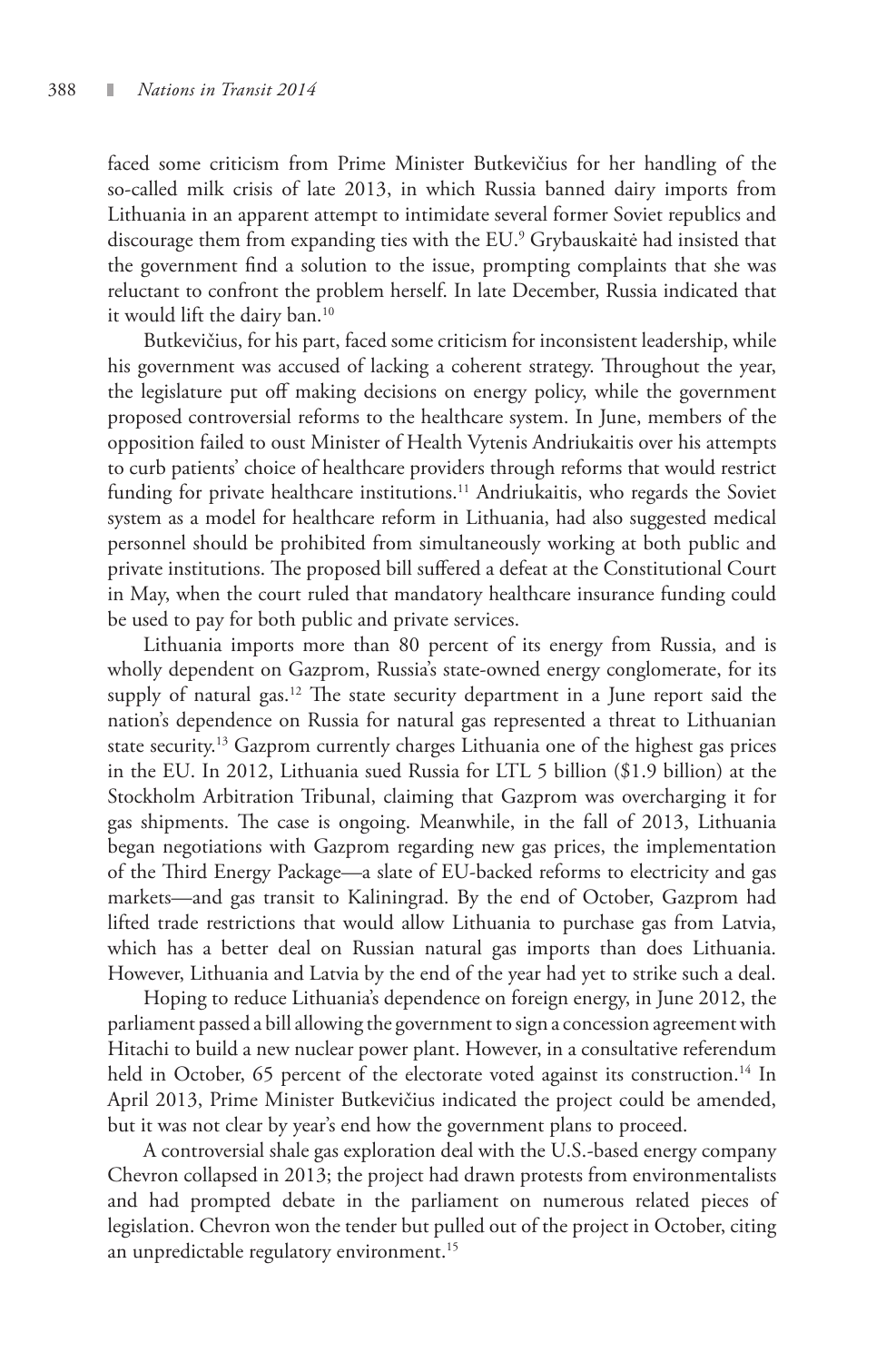Meanwhile, Lithuania continues to pursue electricity grid deals with Poland and Sweden, and is developing a liquefied natural gas terminal expected to come into operation in 2014. Lithuania was set to interconnect with the Nordic electricity market in late 2015, but since Poland has delayed purchasing the necessary land, Lithuania's full interconnection with continental Europe will be postponed until at least 2016.

| <b>Electoral Process</b> |
|--------------------------|
|                          |

|  |  | 2005 2006 2007 2008 2009 2010 2011 2012 2013 2014 |  |  |  |
|--|--|---------------------------------------------------|--|--|--|
|  |  |                                                   |  |  |  |

Elections held in Lithuania since 1993 have been assessed as free and fair by domestic and international monitors. Citizens freely exercise their political rights and directly elect the president for a five-year term, representatives of the Seimas (the parliament) for four-year terms, and representatives of the European Parliament for five-year terms. The most recent parliamentary elections took place in 2012 and President Dalia Grybauskaitė was elected in 2009.

While there were widespread allegations of voter fraud during the 2012 parliamentary elections—most of which involved the DP—the Organization for Security and Cooperation in Europe (OSCE) in a January 2013 report expressed a high level of confidence in the polls, saying they had been professionally administered. The Central Electoral Commission of the Republic of Lithuania enjoys a high level of public trust and was widely perceived to be impartial and professional. Significant segments of the public, however, considered the polls to have been riddled by fraudulent behavior, and police received more than 500 reports and launched 37 pretrial investigations, 21 of which was dismissed, 9 reached the court, and 7 are still ongoing.<sup>16</sup> The OSCE claimed that the broad interpretation of the definition of vote-buying resulted in an "exaggerated impression of the level of corruption."17

In March, voting for the 2012 elections to the Seimas was repeated in three single-member districts where the election commission had annulled previous results over claims of voter bribery.18 The LSDP won two mandates and the TT won one mandate in the re-run,<sup>19</sup> monitored by the White Glove movement. The movement, organized by civic-minded youth, was established after the record number of complaints in the 2012 parliamentary elections.<sup>20</sup>

Political parties in Lithuania may register and campaign freely, with the exception of the Communist Party, which is banned. Coalitions shift frequently and party mergers are common. In April, the DP merged with the smaller, affiliated Laborist Party; the merger allowed the DP to escape prosecution in the ongoing tax fraud case against several officials of the party. Before the merger, the DP was also discussing merging with the TT, a member of the center-left ruling coalition; the move would have resulted in the largest party in Lithuania. The merger fell through in May over disagreements about the leadership of the new party.<sup>21</sup> In October,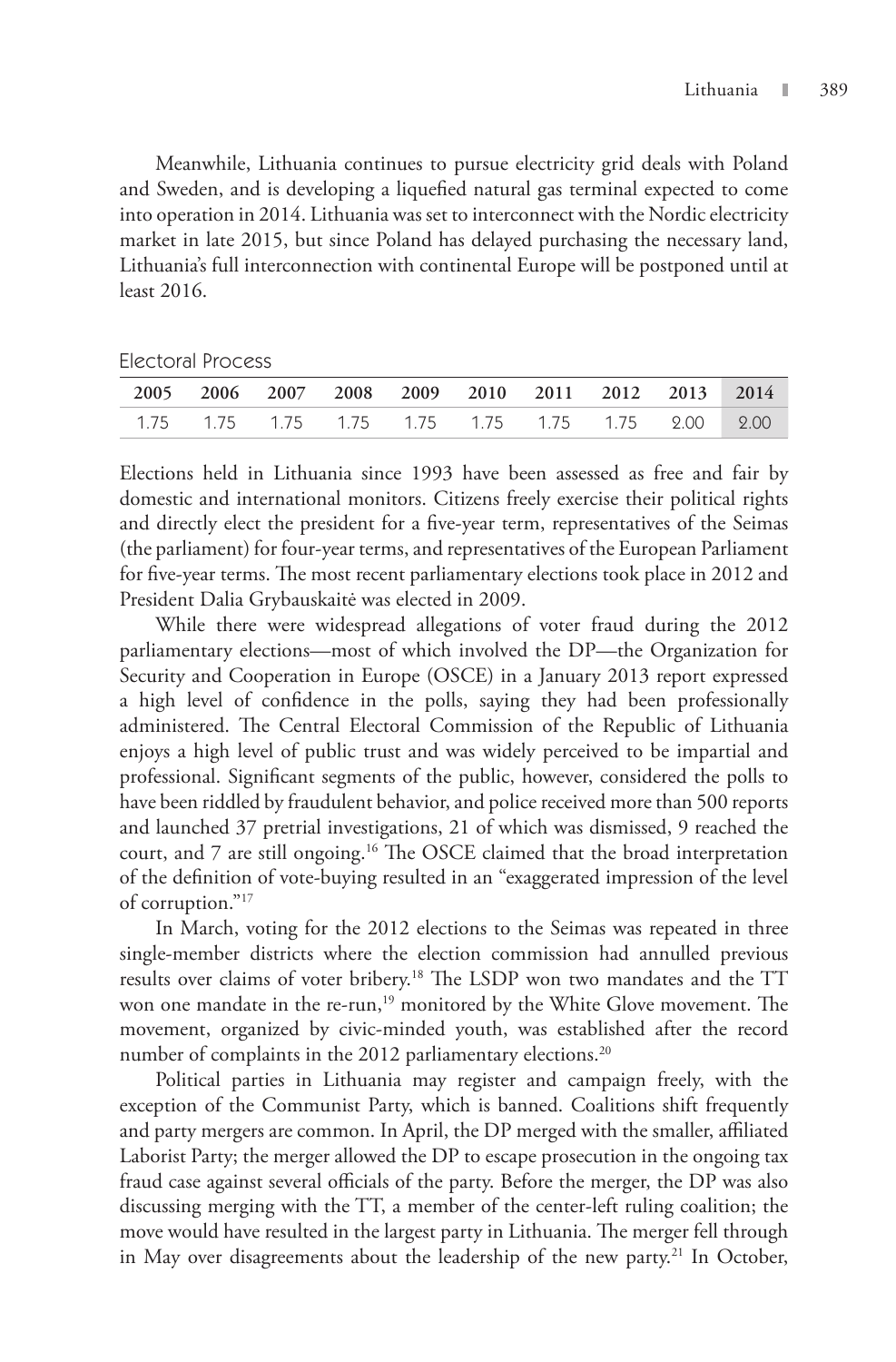the Christian Party (KP) headed by former prime minister Gediminas Vagnorius, merged with the DP.<sup>22</sup>

In 2013, there were 43 registered parties in Lithuania. More than a third of these did not participate in the 2012 parliamentary elections, and 10 out of 28 that did participate failed to win a single mandate. Political parties remain the most unpopular public institutions in the country; they are viewed positively by only 7.2 percent of the population, a slight increase from 4.2 percent in 2012.<sup>23</sup> The lifespan for most new Lithuanian political organizations is quite short, as many fade from prominence quickly due to infighting or weak leadership, or are absorbed into larger parties. Voting rates are relatively low among younger people, reflecting their disenchantment with the political process.<sup>24</sup>

Only 114,000 Lithuanians, 3.8 percent of the population, are registered with a political party, and DP and LSDP have the largest membership.<sup>25</sup> The political participation of minorities is fairly strong, the two largest minority groups, the Polish and the Russians, are represented by the Electoral Action of Poles in Lithuania (AWPL) and the Russian Alliance parties, which often run together on elections.<sup>26</sup> AWPL currently has eight seats in the Seimas. Other minorities, including the Belarusians and the Ukrainians, do not have active parties representing them.

Following its victory in the previous year's parliamentary elections, the LSDP's popularity grew in 2013, while support for the DP decreased following the July convictions of several party officials for fraud. A mid-2013 opinion poll showed scant support for the opposition, conservative TS-LKD, with just under 9 percent of respondents selecting it as their favored party. In the same poll, 24 percent of respondents said they favored the LSDP; 9.4 percent favored TT; while the DP registered just under 8 percent of respondents' support.<sup>27</sup>

Based on Constitutional Court rulings, the electoral framework has been significantly revised recently. As of 2012, a law came into effect banning both corporate and individual donations to political parties, except for individual donations made during elections.<sup>28</sup> Widespread vote fraud in 2012 indicated this ban is ineffective, in line with predictions that previously legal, transparent donations would become illegal, unrecorded, and untraceable.

In June 2013, a parliamentary working group presented an electoral legislation package that aims to codify existing electoral laws and implement recent Constitutional Court rulings. In November, the Seimas approved amendments to the laws on campaign financing, the Electoral Commission, and the election of the president and members of the European Parliament.<sup>29</sup> The adoption of the remaining laws is scheduled for 2014 and 2015. Virginija Baltraitienė, the leader of the working group, highlighted that one of the key provisions allow the participation of public election committees, consisting of at least 15 voters, at municipal and European Parliament elections.<sup>30</sup>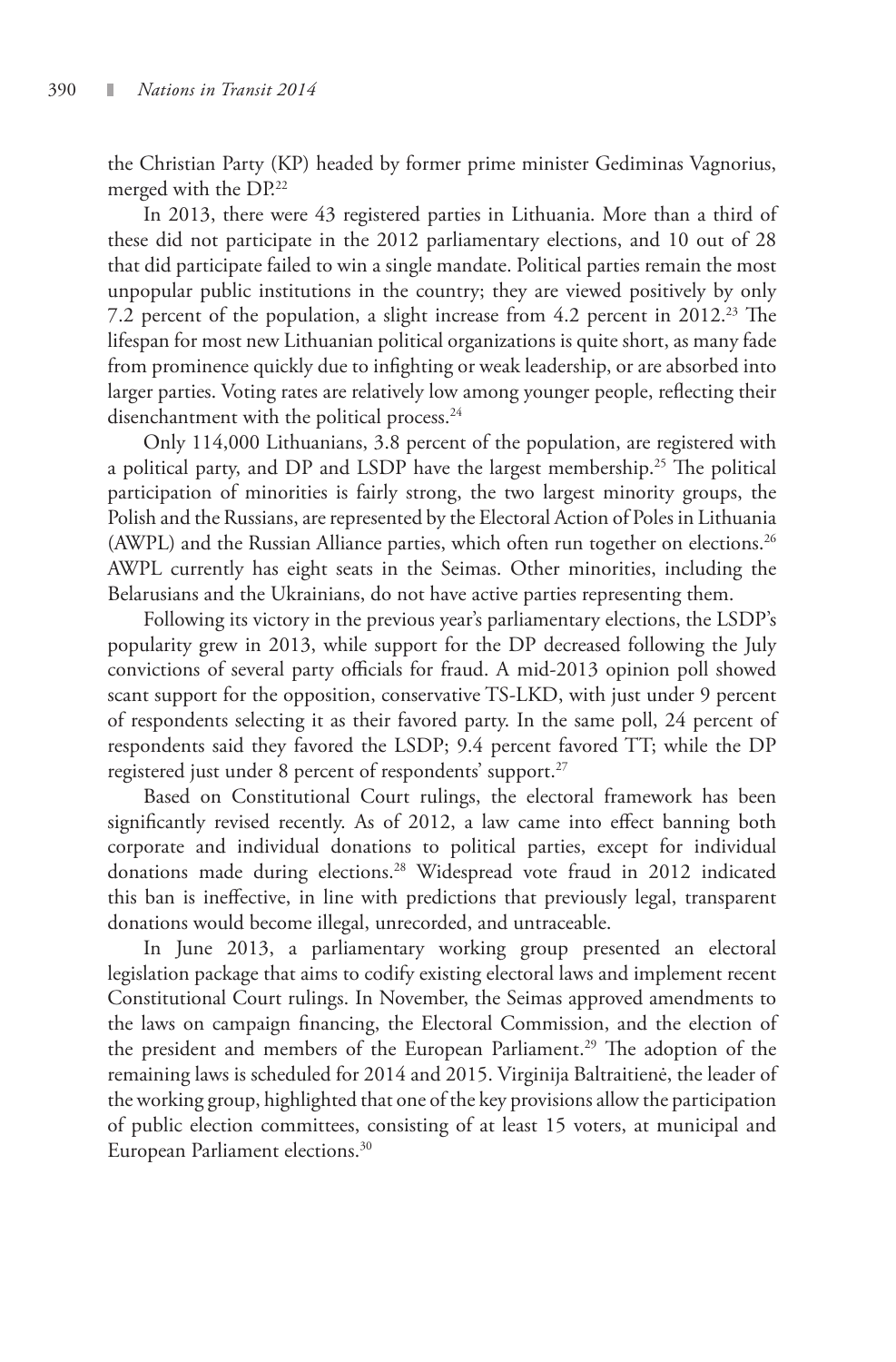Civil Society

| 2005 2006 2007 2008 2009 2010 2011 2012 2013 2014 |  |  |  |  |  |
|---------------------------------------------------|--|--|--|--|--|
|                                                   |  |  |  |  |  |

Civil society in Lithuania is active and continues to increase in visibility. Civil movements have gained importance in the past few years, however, the civic sector is fragmented and nongovernmental organizations (NGOs) are challenged by limited administrative and financial resources and low public participation. While NGOs and civic groups function without interference from authorities, some groups, such as those that represent the interests of the LGBT (lesbian, gay, bisexual, transgender) community, sometimes face harassment.<sup>31</sup>

An uptick in volunteer work and donations to charities emerged following the onset of the 2008–09 global economic crisis, with crisis-induced budget cuts prompting the mobilization of various societal groups into public-works and charity associations.32 Donations to the Food Bank (Maisto Bankas), founded in 2001, increased nearly tenfold between 2008 and 2012, and the charity now distributes food to nearly 40 thousand individuals.33

Lithuanians participate not only in community service helping the children or the elderly, but also volunteer for the fire brigades and the police. Volunteer fire brigades are active, and volunteers frequently report crimes and administrative offenses to police.<sup>34</sup> Numerous private companies are involved in socialresponsibility projects, including museum maintenance, the construction of public recreation facilities, and church restorations. In 2013, one company donated LTL 22 million (\$9 million) to the construction of an entertainment and sports center.<sup>35</sup>

In December, the Seimas adopted a law on NGOs submitted by President Grybauskaitė. The law, which will come into force on 1 April 2014, will bring progress in regulating the activities of civil society as it will be the first legal instrument to establish a clear definition of NGOs, and regulate NGOs' organizational structure and cooperation with municipal and state authorities.<sup>36</sup>

Statistics on the number of NGOs are ambiguous, with many more of them officially registered than are actually operational. At the beginning of 2013, there were 9,896 active associations, 2,692 public institutions (excluding schools and hospitals), and 220 charity and sponsorship funds.<sup>37</sup> Private individuals may donate 2 percent of their personal income tax to NGOs.<sup>38</sup> Funding to NGOs through this provision has begun increasing again, after a period of a decrease due to the economic crisis and a 2009 cut in the personal income tax rate. Both the number of recipient NGOs and charities and the number of donors increased in 2012, with the total amount donated increasing from LTL 40.9 million (\$16.1 million) in 2011 to LTL 42.8 million (\$16.9 million) in 2012.39 According to official data, donations to charities and sponsorships rose by 7 percent between 2010 and 2012.40 Private companies account for 86 percent of total sponsorships and donations, with the remaining 14 percent coming from individuals and anonymous donors.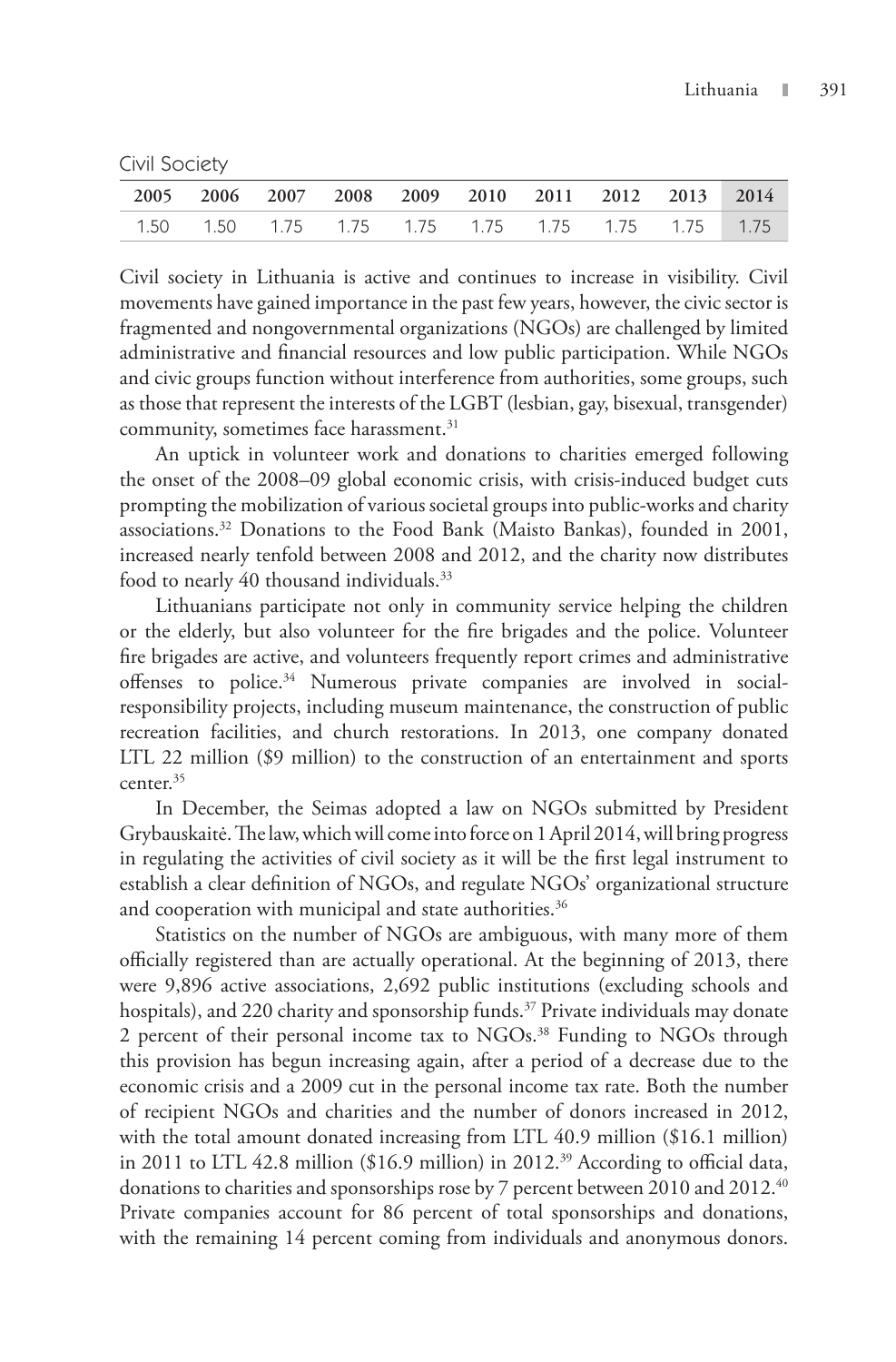Sports teams are the major recipient of private donations, followed by social-care organizations, cultural groups, and healthcare organizations.

Business associations and trade unions are traditionally the most influential NGOs in the policymaking arena. Labor-group coalitions include the Lithuanian Confederation of Trade Unions, the Lithuanian Labor Federation, and Solidarity; the country's leading employer organizations are the Lithuanian Confederation of Industrialists and the Lithuanian Business Employers' Confederation. These groups, together with the government, constitute the Tripartite Council, which makes recommendations on national labor policy. Despite its wide powers, the council has low representation—trade unions claim only about 9 percent of the workforce, and the employer confederations represent just  $14$  percent of enterprises.<sup>41</sup>

According to the Civil Society Institute's 2013 Civic Empowerment Index, the public perception of civil society's influence increased, however, Lithuanian citizens were less involved in the activities of political parties. Public participation in the demonstrations, rallies, and strikes also declined.<sup>42</sup>

Individuals and groups must obtain permission from authorities before staging protests larger than 15 people.<sup>43</sup> On 11 March, despite a municipal ban on marching in the center of Vilnius, radical nationalists marched to commemorate Lithuania's independence. In the previous years, the marches were marked by violence and incidents of hate speech toward minorities. The 2013 march passed without major incidents, except for individual chants of "Lithuania for Lithuanians."44 In May, authorities ruled that a member of the Electoral Action of Poles in Lithuania pay LTL 500 (\$198) for holding an unsanctioned demonstration, but the fine was later canceled on appeal.45

In July 2013, the Baltic Pride march, an LGBT event, took place in central Vilnius, the capital. City officials had attempted to ban it but event organizers successfully appealed the move. However, antigay protesters, including parliamentarian Petras Gražulis and the leader of the Union of the Fighters for Lithuania political party Vytautas Šustauskas attempted to disrupt the march, leading to the arrest of 28 individuals.46

| 2005 2006 2007 2008 2009 2010 2011 2012 2013 2014 |  |  |  |  |  |
|---------------------------------------------------|--|--|--|--|--|
| 1.75 1.75 1.75 1.75 1.75 1.75 1.75 2.00 2.00 2.25 |  |  |  |  |  |

| Independent Media |  |
|-------------------|--|
|-------------------|--|

In early November, Special Investigation Service (SIS) agents pressured Baltic News Service (BNS), the largest news agency in the Baltics, to identify its sources. The pressure came after BNS, citing Lithuanian intelligence sources, reported that the State Security Department had warned government officials and parliamentary committees that the Russian government was about to launch a misinformation campaign targeting President Grybauskaitė. A pretrial investigation was opened with the aim of identifying BNS's sources. A BNS editor was then instructed by a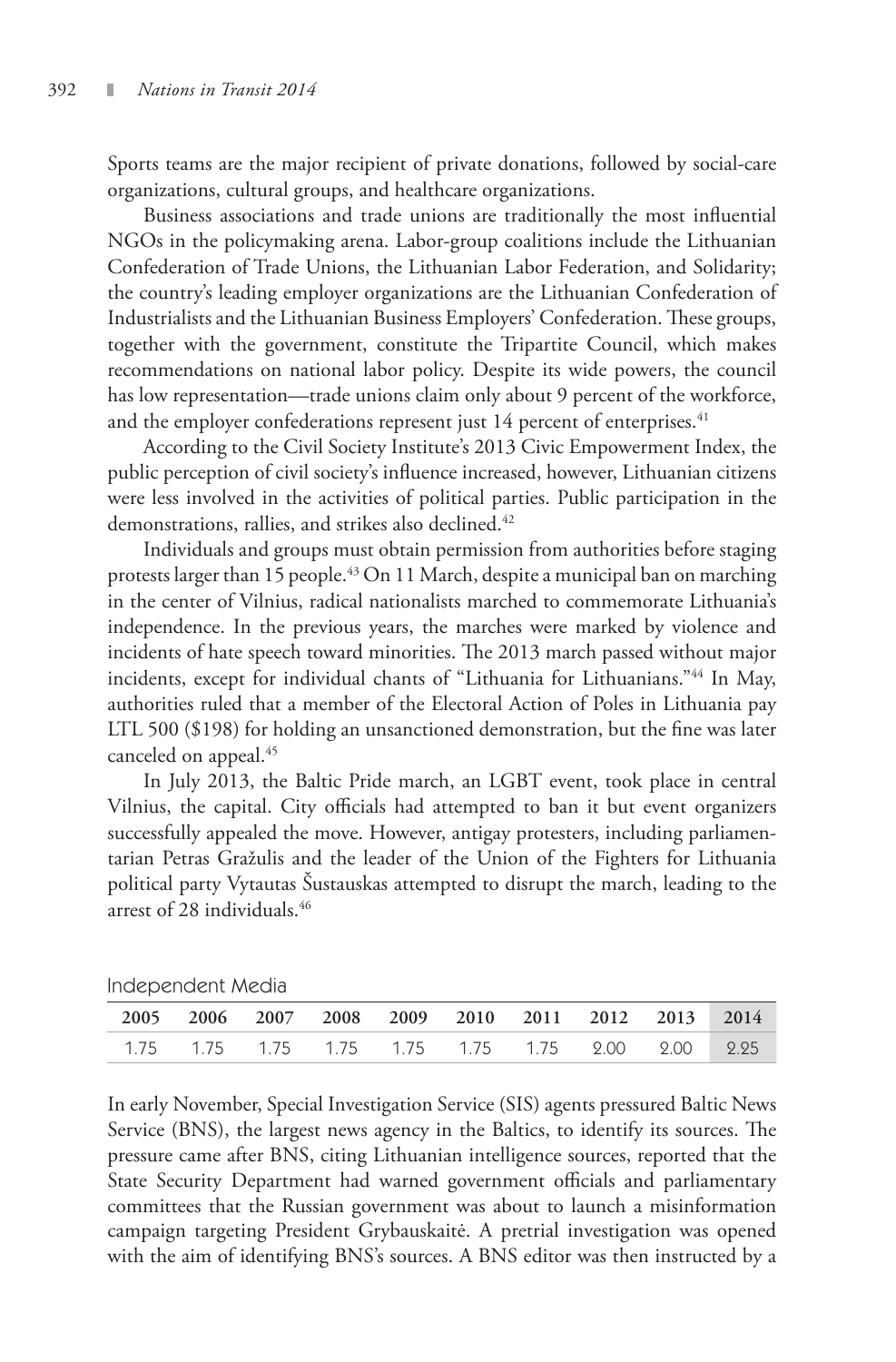judge to reveal her sources of information, leading to a search of the editor's home, interrogation of six BNS employees, and the seizure of several BNS computers.<sup>47</sup>

Lithuanian journalists, who viewed the judge's demand as a threat to their community, loudly protested the order, and both the president and the prime minister criticized the action taken against BNS. On 8 November, the Seimas board asked the Commission for Parliamentary Scrutiny of Criminal Intelligence to look into the issue, and on 3 December, the Vilnius Regional Court issued a final order annulling the earlier disclosure order.<sup>48</sup>

Two weeks after the scandal erupted, the president proposed a bill that would bring Lithuania in line with EU laws and regulations on media source protection. However, the parliament voted against the president's request to pursue urgent procedures to adopt the bill and was expected to debate it in 2014.<sup>49</sup> Libel and defamation are punishable by fines or imprisonment.<sup>50</sup>

When the Lithuanian economy entered a state of recession in 2009, the government rapidly introduced some 60 changes in tax law, including two that significantly affected the media. The value-added tax rate for media quadrupled from 5 percent to a standard 21 percent, and journalists were no longer exempt from paying into the state social security system, contributions to which reached 34 percent in 2011. To avoid the high tax burden, some businesses forced their employees to purchase business certificates or to receive part of their wages illegally. By late 2012, these illegal practices, most notably by outlets indirectly linked to the DP, became a matter of public debate.<sup>51</sup>

Legally operating media companies complain that it is virtually impossible for them to stay profitable under the current tax regime. In mid-2013, most national newspapers (including *Lietuvos Rytas*, *Lietuvos Žinios*, *Respublika*, and *Verslo žinios*) announced plans to stop publishing Monday print editions in 2014. A former daily newspaper, *Vilniaus Diena,* became a weekly in January 2013. Another newspaper, *15min*—which had already been transformed from a daily to a weekly discontinued its print edition in July. In addition to the tax hikes, newspapers have also experienced a rapid decline in revenue from advertising in recent years; papers' income from advertising more than halved between 2008 and 2012, from LTL 135 million (\$53 million) to LTL 56 million (\$22 million).<sup>52</sup>

The financial situation is particularly serious in the regional media; around 50 local outlets have closed or gone bankrupt in the past four years.<sup>53</sup> Meanwhile, the weekly news magazine *Veidas* estimated in January that only about 10–15 percent of regional media outlets are truly independent; the majority are either owned by local business elites or are financially dependent on revenue from announcements and advertisements commissioned by municipalities.<sup>54</sup>

In general, Lithuania's independent media face criticism for their partisanship and lack of investigative depth. The coverage of political news is often perceived as lacking rigor, and private media are accused of increasing "tabloidization." Most private massmedia companies are owned by businesspeople or obscure conglomerates and are widely regarded as representing business interests. In exchange for public advertising revenue, many regional outlets do not print criticism of local elites or government figures.55 Public trust in mass media hovered around 33 percent in 2013 (the lowest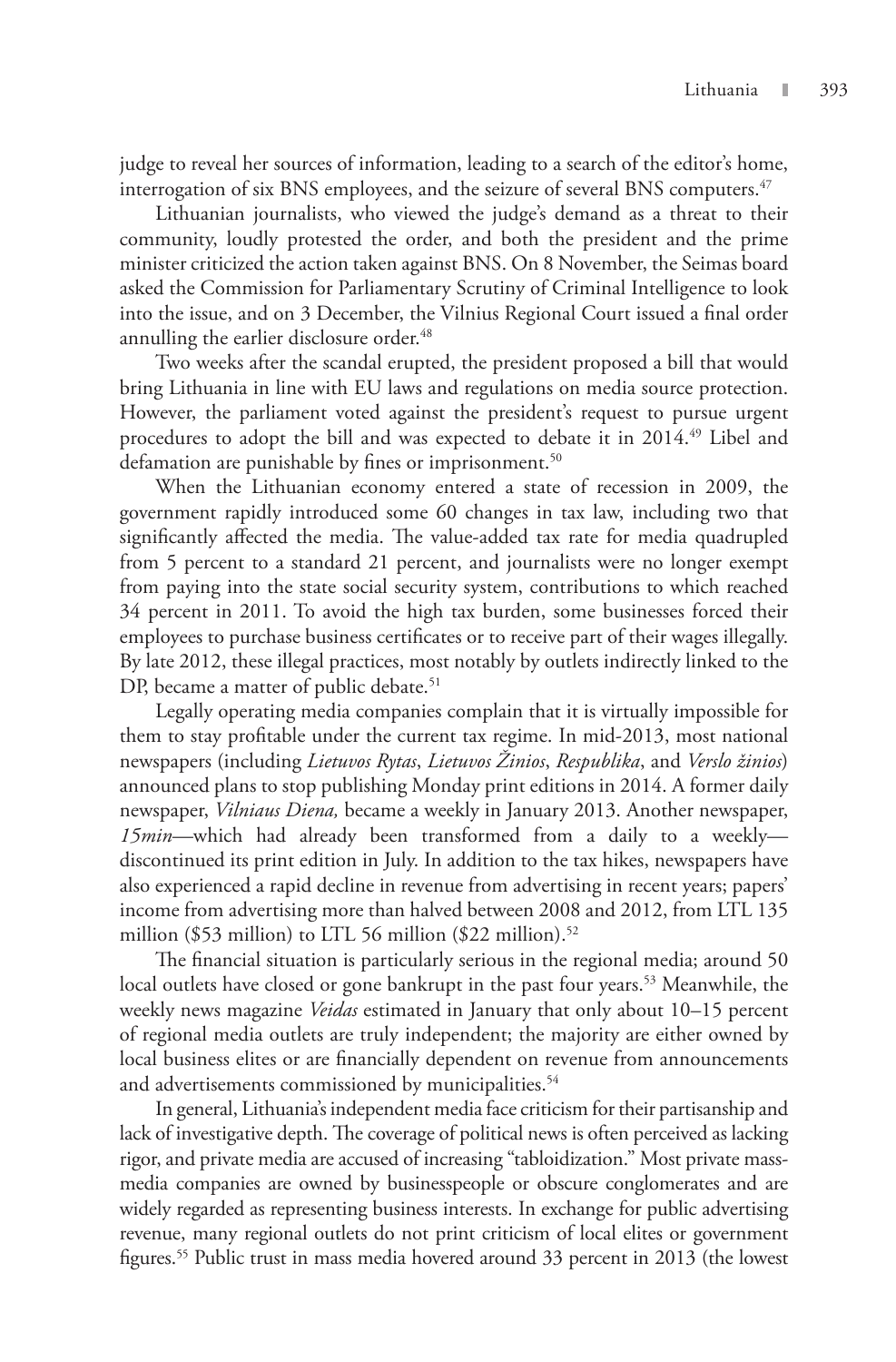in 15 years), down by 3 percentage points since 2012, and 50 percent over the past decade.56

With the exception of the state-owned Lithuanian National Radio and Television, media in Lithuania are privately owned. Lithuania has four national daily newspapers—*Lietuvos Rytas*, *Vakaro Žinios*, *Respublika*, and *Lietuvos Žinios*. The Lietuvos Rytas and Respublika groups dominate the newspaper market.<sup>57</sup> In October 2013, Big Group, a subsidiary of Fragrances International owned by businessman Benas Gudelis, purchased Snoras Media, which holds a 34 percent stake in Lietuvos Rytas.<sup>58</sup>

Lithuania does not have sector-specific regulations on the concentration of media ownership, but legislation on competition sets a general limit at 40 percent market share, in an effort to ensure that no single business group can gain a dominant market share and exert unlimited influence through mass media. An initiative by the Lithuanian branch of Transparency International works to expose links between different media consortiums in an effort to increase the overall transparency of Lithuanian media ownership.<sup>59</sup>

Of the approximately 50 radio broadcasters in Lithuania, all are private except for the state-run Lithuanian National Radio, which in spring 2013 had the largest audience share at 19.8 percent.<sup>60</sup> Of the roughly 30 broadcasters in the television market, the leading national outlets are TV3 (owned by the Scandinavian conglomerate Modern Times Group), LNK (owned by Lithuania's MG Baltic), and the publicly operated Lithuanian National Television's LTV1. In October 2012, Lithuania made a full transition to digital television, promising to increase viewership of channels like the news-oriented Lietuvos Rytas TV, which previously could be viewed only in major cities. Between mid-2012 and June 2013, the number of digital television subscribers grew by 12 percent to 408,100 households.<sup>61</sup>

The internet continues to grow in importance in the media market. In 2013, 65 percent of Lithuanian households were connected to the internet, up from 55 percent in 2012, and 69 percent were regular internet users, a slight increase over the previous year. Household surveys revealed that online newspaper reading, reported by 91 percent of internet users, is the most popular use of the internet. $62$ News portals within Lithuania's online media market are extensive, and outlets enjoy healthy competition. Television broadcasters have upgraded the selection of shows available online, and some offer live streaming. Social media use has also grown rapidly. For example, more than 60 percent of Lithuanian internet users had Facebook accounts in 2013, up by almost 10 percent from 2012.<sup>63</sup>

|  |  | 2005 2006 2007 2008 2009 2010 2011 2012 2013 2014 |  |  |  |
|--|--|---------------------------------------------------|--|--|--|
|  |  |                                                   |  |  |  |

Local Democratic Governance

Public confidence in local government is undermined by politicking, graft, bribery, and mismanagement. Throughout 2013, public trust in municipal governments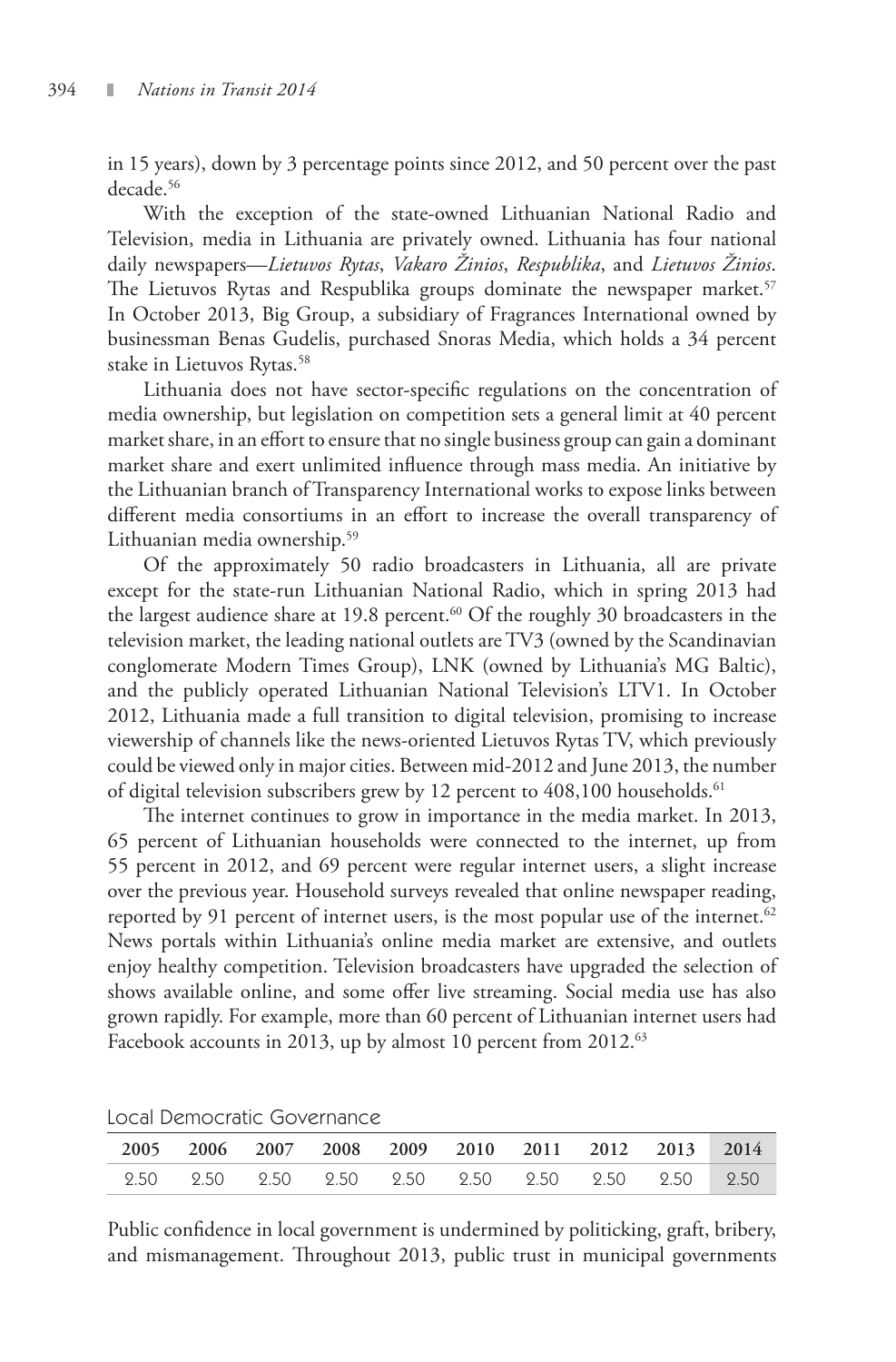remained below 30 percent, according to an opinion poll conducted by the market research firm Vilmorus Ltd.<sup>64</sup> Municipal councils are widely viewed as lacking accountability to their electorate.<sup>65</sup> Private citizens have little faith that the councils will act in their best interests, nor do business leaders and managers. According to a 2013 survey commissioned by the SIS that investigated business representatives' opinions, 48 percent of respondents who had experience with the municipal process of approving building permits claimed that the process was very corrupt.<sup>66</sup> Anti-corruption commissions, which are operating in some municipalities, remain ineffective.<sup>67</sup> The management of municipally owned enterprises lack transparency and in many cases, their socially and commercially oriented functions are not clearly separated.

Mayors are elected by municipal councils whose members are chosen in general elections. Reforms under which mayors would be popularly elected have been debated for years, and a new draft bill was to be presented to the parliament in November 2013; while it has not been passed, most political parties support the measure. Prime Minister Butkevičius has expressed a goal to have direct mayoral elections by 2015.<sup>68</sup> Direct elections would allow mayors to focus on their immediate functions rather than engage in continuous political bargaining to maintain coalition support.

Local governments are limited in the functions they have the independence to perform. Currently, municipalities cannot manage urban or rural state-owned land, an ability that would allow them to more quickly realize investment projects. Local governments are also limited in their financial independence. Central budget allocations account for about half of municipal budgets; the remaining portion comes from property and land taxes and local fees. But in reality, much of the municipalities' independent proceeds go to the central government wage fund and utility payments. Thus, municipal councils are free to distribute less than onetenth of municipal budgets.<sup>69</sup> In the national budget, the portion of total personal income tax revenue allocated to local governments dropped from 73.5 percent in 2010 to 57.3 percent in 2013, but will be raised to 67.8 percent in 2014.<sup>70</sup> Many municipalities experienced financial difficulties following minimum-wage increases in 2012 and 2013, because the government failed to offset municipalities' increased spending on wages with additional allocations.

Wide regional disparities in local government revenues are leveled through revenue transfers. Cities with higher personal income tax revenues are net donors, while poorer regions are net recipients. In effect, the central government dictates the share of personal income tax revenues for each municipality, thus undermining municipalities' independence. The situation is particularly serious in Vilnius, where 58 percent of personal income tax is redistributed to other cities, even as the city's debt steadily rises.<sup>71</sup> Vilnius Mayor Artūras Zuokas in July said that the share would drop to 50 percent in 2014.72 Despite this lower share of revenues, Vilnius is required to perform costly functions unique to the capital. In 2013, Vilnius and its municipally owned enterprises accrued debts of nearly LTL 1 billion (\$392 million), an amount close to its entire yearly budget. Overall, year-on-year growth in municipal debt stood at 5 percent in mid-2013.73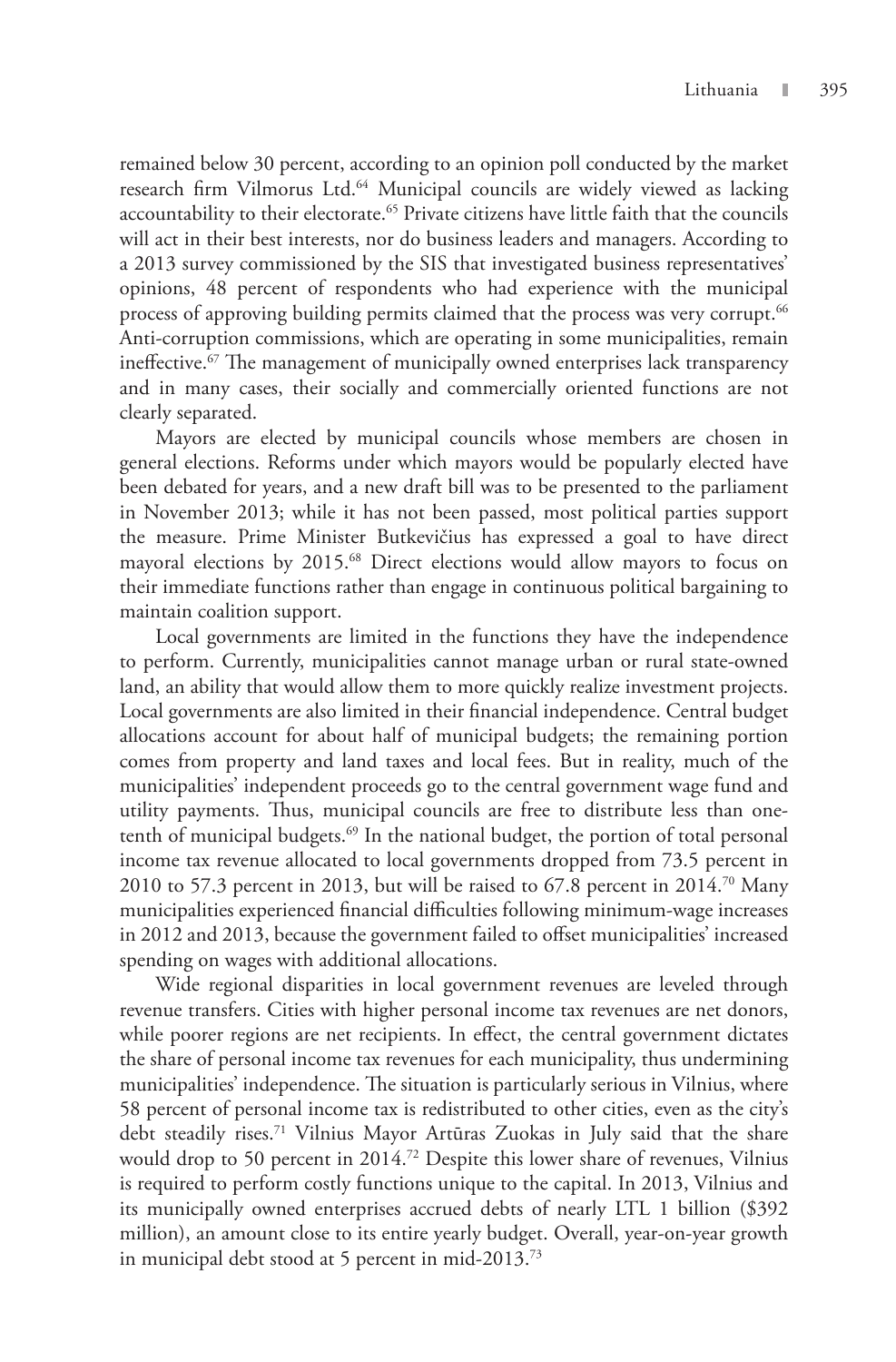In May, the Seimas approved a draft amendment to the Local Municipal Law,74 mandating the establishment of anticorruption commissions in every municipality. The draft stipulated that only representatives of the opposition could be appointed to head the commissions. Currently, there are two mandatory municipal commissions, the Administrative and Ethics Commission.75 The draft was not adopted by year's end.

| 2005 2006 2007 2008 2009 2010 2011 2012 2013 2014            |  |  |  |  |
|--------------------------------------------------------------|--|--|--|--|
| 1.75   1.50   1.75   1.75   1.75   1.75   1.75   1.75   1.75 |  |  |  |  |

Judicial Framework and Independence

Lengthy investigations and trials, and occasional corruption scandals in the judiciary have damaged the reputation of Lithuania's court system. Prior to 2013, there were debates on reforming the prosecution service and state security with a view toward making them accountable to the government, rather than the president.

In 2013, the parliament amended the Statute of the Parliament, passing changes regarding the dismissal of the heads of more than 15 state institutions, including the Prosecution Service.<sup>76</sup> The prosecutor general is appointed by both the president and the parliament, while the amendment allows the parliament to unilaterally dismiss him or her, if the parliament does not approve the institution's annual report. In the fall of 2013, the parliament exercised the new provision by disapproving Prosecutor General Darius Valys's annual report. The parliament has begun hearings on a decree to dismiss Valys, amid the president's claims that such a move would violate the Constitution. Grybauskaitė expressed concerns that direct parliamentary control over the appointment of the prosecutor general could interfere with the Prosecution Service's ability to investigate corruption, especially political corruption. The parliament, however, overturned the president's veto in December.

The public perceives the judiciary as insular and opaque, and its impartiality is widely challenged. Recent public opinion polling showed that only around 18–21 percent of the population trusts the courts.<sup>77</sup> A national anticorruption program aims to increase judicial transparency by creating a computerized system that randomly assigns cases to judges and by publishing information on court proceedings online. In July 2013, Lithuanian courts' services launched e-services portal E.teismas.lt, where registered users may formulate and submit pleadings to court, pay the stamp duty, access to cases' files, send documents, and listen to audio recordings of court hearings. Currently, e-documents may be presented only in civil and administrative suits.78

The court system continues to suffer from delays, which are partly due to poor management within the courts. In March 2013, the president presented a draft amendment to the Code of Criminal Procedures that would limit court session breaks to one month and define legitimate reasons for court breaks.<sup>79</sup> The bill was not adopted by year's end. Currently, the length of the court session breaks is unlimited,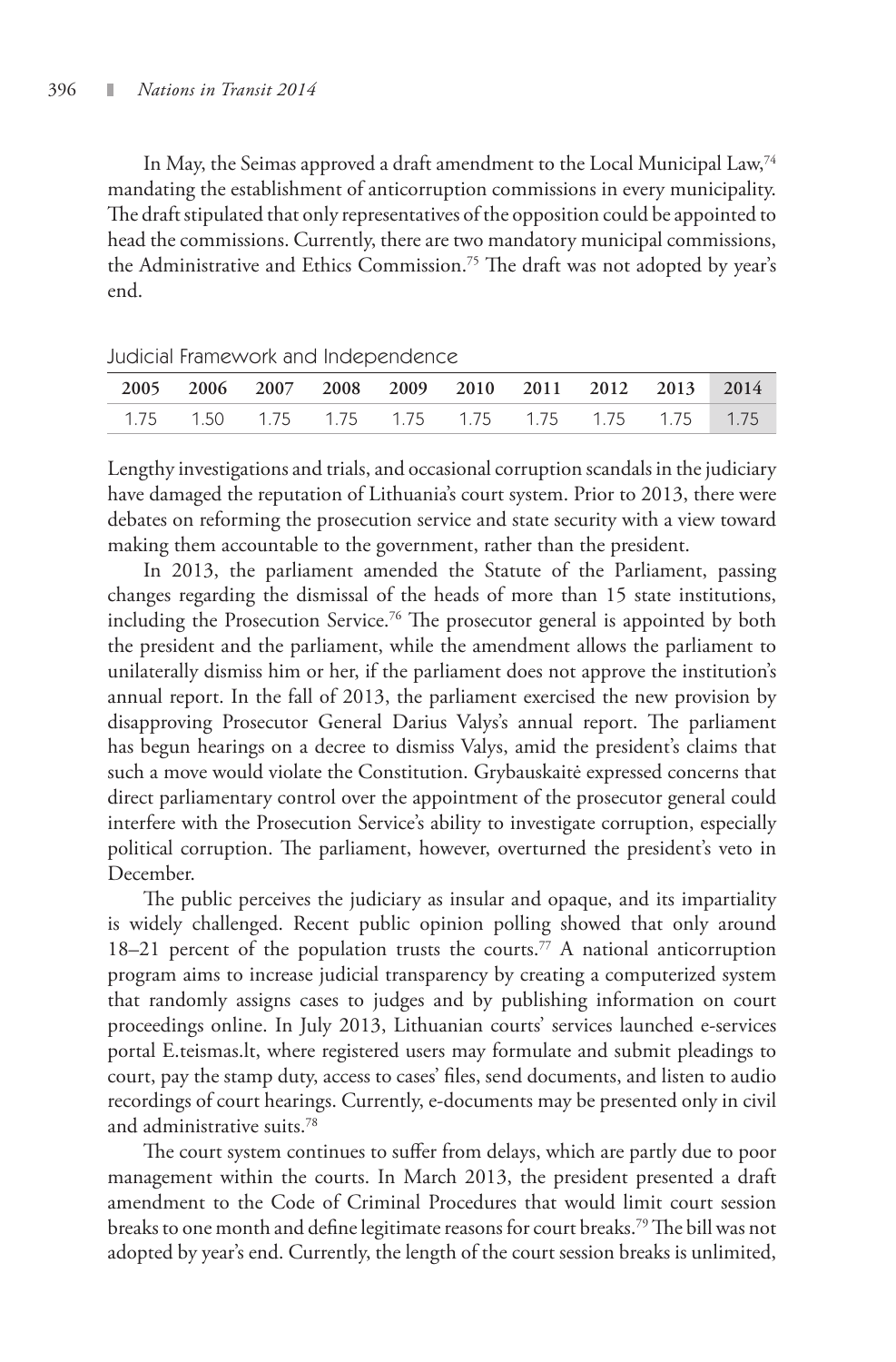and it may be the case that courts are not in session for up to four months.<sup>80</sup> In the past two decades, about a third of the cases Lithuania has lost in the European Court of Human Rights were related to lengthy trials.<sup>81</sup> Planned mergers of the courts would allow spreading judges' caseloads more evenly; presently caseloads vary greatly, with some judges assigned three times as many cases as others. The number of complaints to the Judicial Ethics and Discipline Commission, an institution that adjudicates disciplinary cases within the judiciary, has decreased in recent years, with a 21 percent fall recorded in the first three quarters of 2013.<sup>82</sup>

In 2013, a court in Vilnius pronounced a sentence in a controversial trial involving a young female Lithuanian Muslim convert, Eglė Kusaitė. Kusaitė was detained in late 2009 after being accused by Lithuanian prosecutors of plotting a terrorist act in Russia. The prosecutor asked for a 10-year prison sentence, but a court in May sentenced her to 10 months for planning a terrorist attack, which she had already served during her arrest. In August 2013, prosecutors appealed the ruling and the Lithuanian Court of Appeals opened hearings on the matter, with no decision handed down at the year's end.<sup>83</sup> While in custody in 2010, Kusaitė reported physical and psychological abuse by Lithuanian authorities and Russian security officials who were allegedly allowed to participate in a pretrial investigation.<sup>84</sup> Concluding that they were not supported by any objective records, the Lithuanian prosecution refused to conduct a pretrial investigation of Kusaitė's complaints. Human rights groups have appealed to Lithuanian authorities, claiming that the court, the prosecution, and the State Security Department jointly operated without an adequate system of checks and balances.

A number of other developments have raised concerns about the Lithuanian justice system. In February, a search was performed in the home of a movie director, leading to a seizure of a movie depicting home birth, which is illegal in Lithuania; the Vilnius District Court is currently pursuing a separate home birth case.<sup>85</sup> In another case, Andrius Romanovskis, a registered lobbyist who was indicted on corruption charges, claimed that authorities presented him with a choice: either he give evidence against another suspect in the case, or be placed in pretrial detention. Following his refusal to testify, he was detained for several weeks. This event has increased the public attention on the abuse of pre-trial detention, whereby the officials may pursue excessive detention.

The number of laws deemed unconstitutional by the Constitutional Court has been on the rise since 2010, with many of them annulling austerity measures. This has raised concerns about the high court's power to restrict lawmakers' ability to cut public spending in order to address growing deficits and debt. In July, the Constitutional Court ruled that recent non-proportional cuts in the civil servants' and politicians' salaries had been unconstitutional. During the recent economic crisis, the parliament passed laws cutting civil servants' salaries by anywhere between 8 and 36 percent, with higher cuts imposed on the top earners.<sup>86</sup> Following the high court's ruling, salaries are to be restored to their original levels and the unconstitutional cuts compensated. The ruling drew criticism from President Grybauskaitė as well as from the conservative opposition, which argued that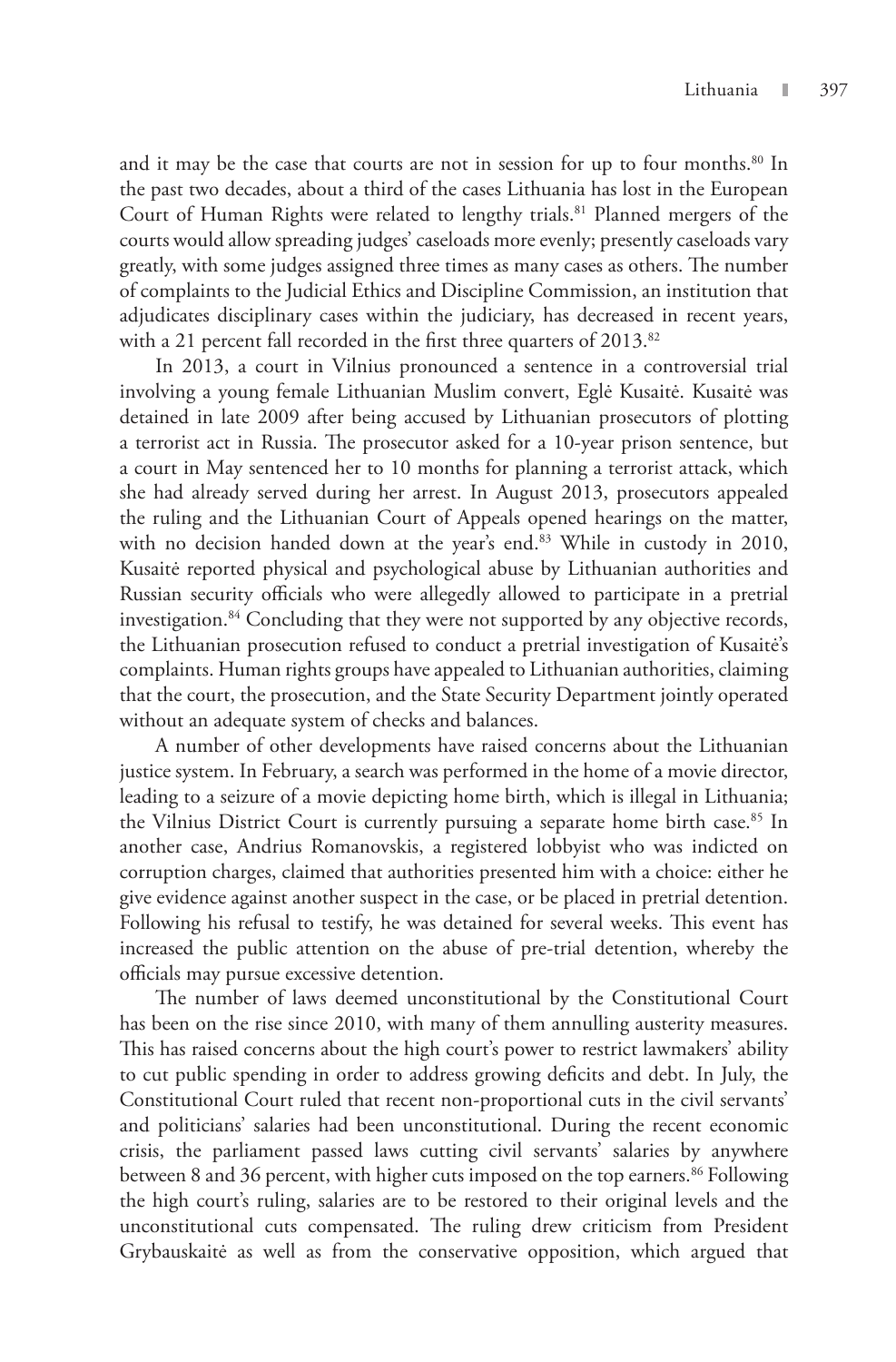decisions on civil servants' salaries should be made by the parliament and that the court had overstepped its mandate. Opposition lawmakers indicated that they might try to modify the constitution in order to curb the court's ability to decide civil servants' salaries.87

The Lithuanian prison system is overcrowded and does not conform to international standards. Prisoners lack access to proper medical care.<sup>88</sup> In 2013, a court in Northern Ireland refused to extradite an individual to face trial in Lithuania because that "would expose him to a real risk of inhuman and degrading treatment by reason of prison conditions."<sup>89</sup> The prisoners are held in unsanitary conditions and have just two square meters of cell space per person, and tensions among them result in frequent conflicts between officers and the prisoners.

#### Corruption

|  |  |  | 2005 2006 2007 2008 2009 2010 2011 2012 2013 2014 |  |
|--|--|--|---------------------------------------------------|--|
|  |  |  | 3.75 4.00 4.00 3.75 3.75 3.50 3.50 3.50 3.50 3.50 |  |

While corruption in Lithuania remains a major concern, follow-through on corruption cases has increased somewhat in recent years. In July, convictions were handed down in a corruption case involving senior members of the DP; additionally, in early 2013, investigations by the SIS led to arrests in a corruption case involving hotel reconstruction and preparations for the European men's basketball championship, which had been held in Lithuania in 2011.<sup>90</sup> However, corruption investigations often linger for years before reaching the courts.

In July, the Vilnius Regional Court pronounced DP founder and current MP Viktor Uspaskich, and Parliament Speaker Vytautas Gapšys, also of Labor, guilty of fraud and fraudulent bookkeeping in a criminal case first opened in 2008.<sup>91</sup> The case marked the first investigation and judicial trial where criminal proceedings against senior politicians were not aborted. Uspaskich was sentenced to four years in prison, and Gapšys was fined LTL 36,000 (\$14,000) but escaped a prison sentence. Vitalija Vonžutaitė, also a DP MP, was sentenced to three years in prison in connection with the scheme, while former DP accountant Marina Liutkevičienė was sentenced to one year in prison.<sup>92</sup> All four appealed the verdict, though it could take up to two years before a final ruling is handed down; in the meantime the four remain free.<sup>93</sup> The DP itself avoided legal persecution by means of an April merger with the smaller, affiliated Laborist Party, as existing criminal proceedings cannot be pursued against a legal entity that no longer exists.<sup>94</sup>

The implementation of an updated national anticorruption program for 2011– 14 progressed during the year. The program emphasizes well-defined objectives and measurable criteria to allow a more accurate assessment of anticorruption efforts. One of its central aims is to reduce bureaucracy and introduce computerized infrastructure designed to assist with many official tasks, in particular for the corruption-prone areas of territory planning and construction permits. By mid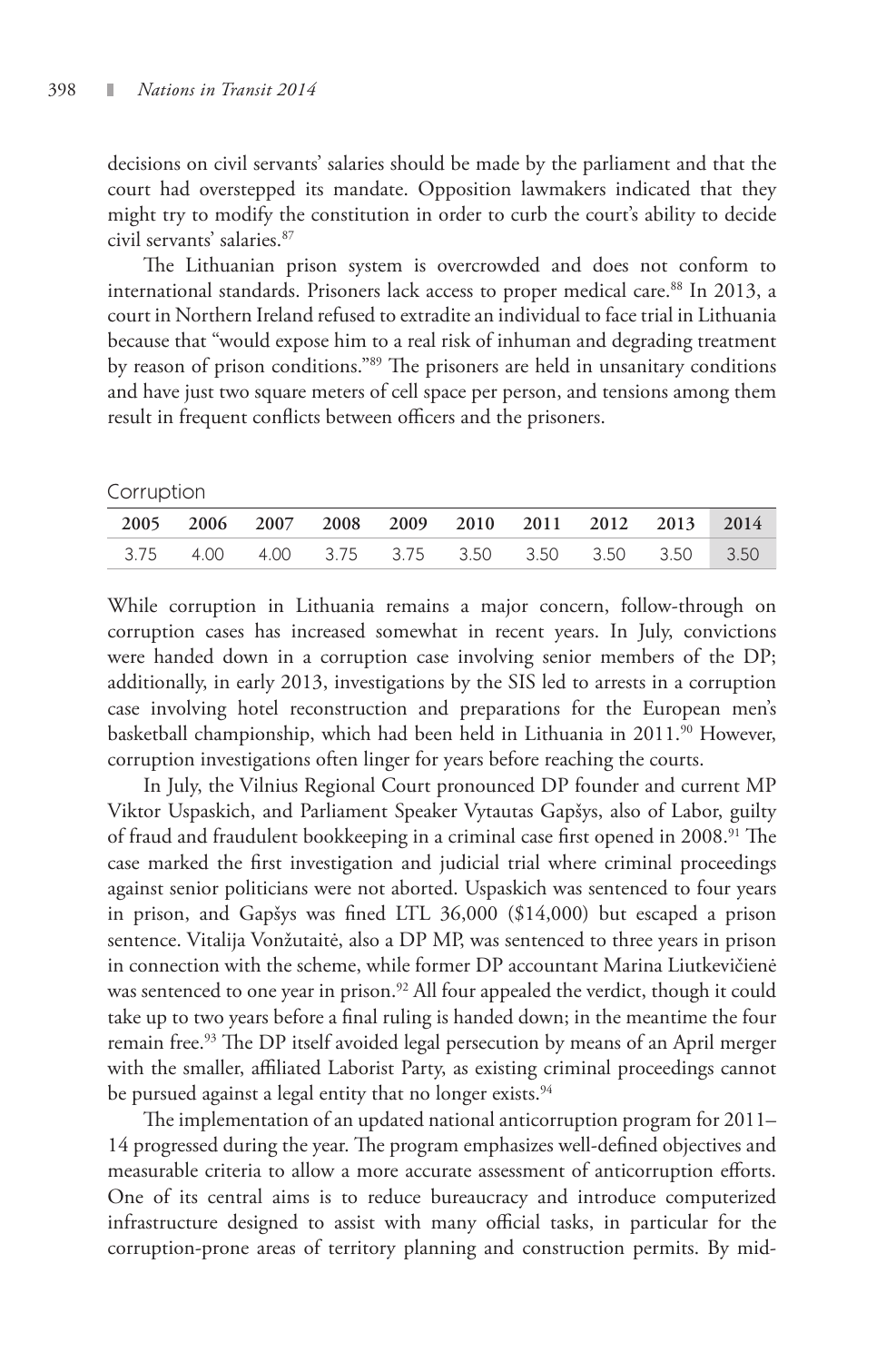2013, 41 measures had been fully realized and 3 had failed, with 34 still in the process of implementation.<sup>95</sup> A new Law on Territory Planning envisaging reduced bureaucratic procedures is expected to take effect in 2014.

Public procurement remains one of the most corrupt areas in Lithuania. According to a 2013 survey commissioned by the SIS that investigated business representatives' opinion, 55 percent of those who have had experience with public procurement claimed the process is very corrupt.<sup>96</sup> In February 2010, the Public Procurement Office (PPO) began publishing all reports and decisions of purchasing organizations online. Since 2011, the number of business representatives viewing public procurement as corrupt has gone down by only 4 percentage points. $97$  In 2013, the office investigated 253 public procurements, identifying violations of official procedures in roughly 20 percent of those cases.<sup>98</sup> Public institutions' directors are not held personally liable for procedural violations, and penalties for violators are disproportionately low. The procurement of EU assistance, which accounts for over a quarter of state budget revenues, is especially prone to mismanagement. The number of public tenders carried out through the centralized online public procurement system remains relatively low at 2.8 percent, accounting for 14.5 percent of the total value of public procurements.<sup>99</sup>

While the public perception of corruption declined since 2011, people in Lithuania are the most likely to report having been asked a bribe in the EU.<sup>100</sup> According to a 2012 study by the SIS, 44 percent of respondents reported that they had been asked for bribe money at public healthcare institutions, and 34 percent reported paying bribes. According to Transparency International survey in 2013, 77 percent of Lithuanian respondents said that based on their experience, personal networking is important in order to receive appropriate public services. Almost two-thirds (63 percent) of Lithuanians believe that the public institutions represent major stakeholders' interests rather than residents' interests.<sup>101</sup> Without legal copayments for patients or a clear incentives structure for healthcare professionals, the healthcare system is one of the most vulnerable sectors for corruption.<sup>102</sup> Many individuals do not file official complaints of bribe extortion, fearing damage to their relationship with healthcare institutions. Patients who use public healthcare facilities typically experience long waits, and the process of deciding whether certain treatments are covered by the public healthcare fund is opaque.

Lithuanian businesses are burdened with onerous reporting regulations, comprising some 900 requirements in the areas of statistics, consumer protection, and corporate, labor, and tax law, as well as another 1,200 in vertical sectors of the economy such as transport, finance, trade, and construction.<sup>103</sup> In 2013, there were about 60 regulatory agencies in Lithuania.<sup>104</sup> The new government has continued reforms of business supervision procedures, coupled with functional and institutional mergers designed to prevent abuse, excessive interventions, and unjustified penalties. As of 2012, regulatory agencies perform inspections according to questionnaires, which are expected to relieve regulatory burden and tension (a measure useful to both businesses and inspectors). Breaches not covered by legally approved questionnaires may not be punished; however, 43 percent of surveyed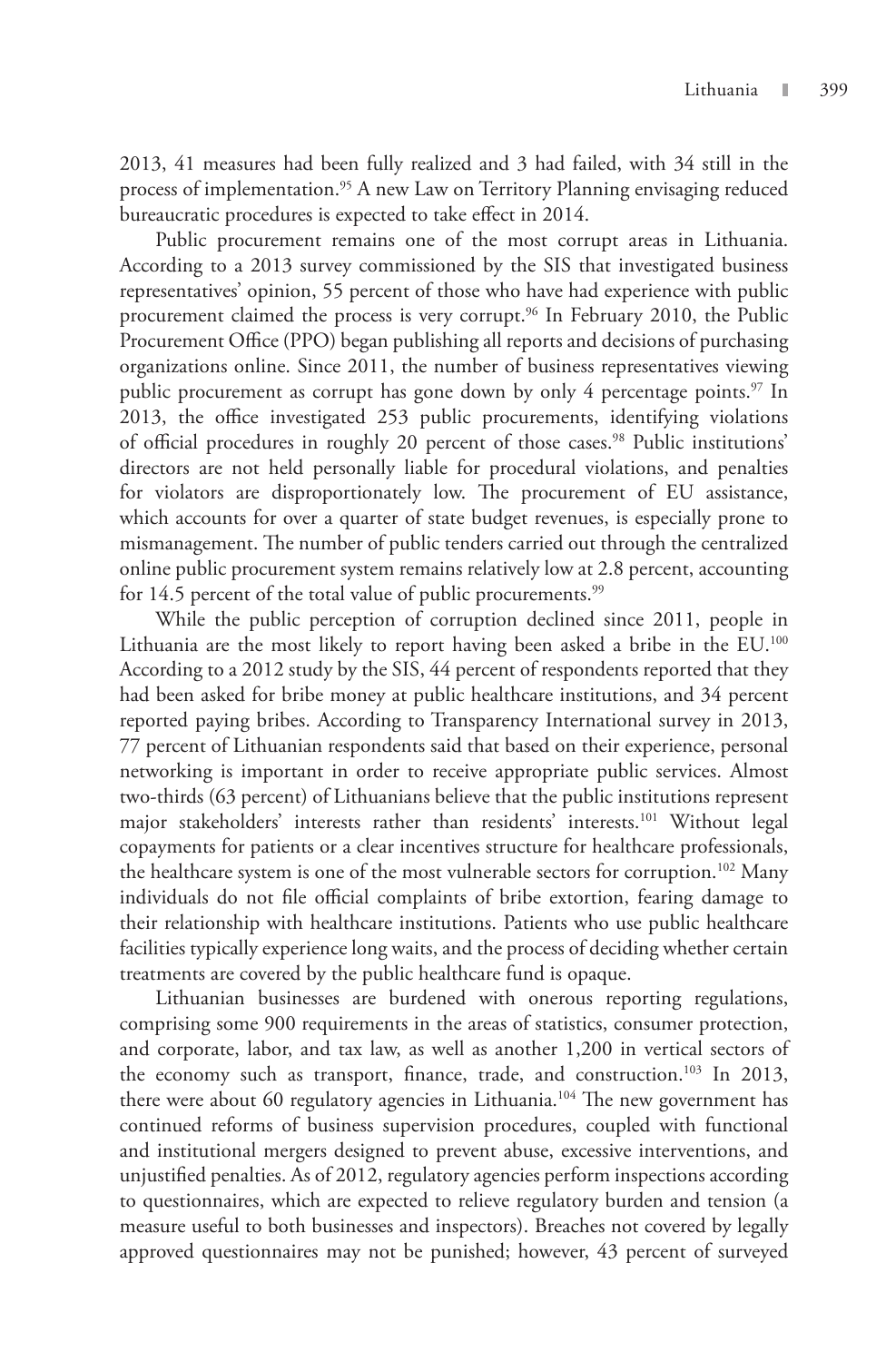companies reported that questionnaires were not used during inspections.<sup>105</sup> These regulatory reforms have improved business conditions, allowing Lithuania to jump from 27<sup>th</sup> to 17<sup>th</sup> spot in the World Bank's *Doing Business* rankings.<sup>106</sup>

### Author: Kaetana Leontjeva *Kaetana Leontjeva is a policy analyst at the Lithuanian Free Market Institute.*

- 5 "Venckiene missing, may have fled the country," *The Baltic Times*, 9 May 2013, http://www. baltictimes.com/news/articles/32902/#.U4IQPxa5fwI; "Parliamentary commission decided to strip MP Venckiene off immunity," The Lithuania Tribune*,* 29 March 2013, http://www. lithuaniatribune.com/32712/parliamentary-commission-decided-to-strip-mp-venckieneoff-immunity-201332712/; and "Lithuanian police know whereabouts of wanted MP Neringa Venckienė," 15min.lt, 22 August 2013, http://www.15min.lt/en/article/in-lithuania/ lithuanian-police-know-whereabouts-of-wanted-mp-neringa-venckiene-525-363138.
- 6 "B. Vėsaitė atleista" [B. Vėsaitė has been dismissed], Delfi.lt, 29 May 2013, http://lzinios. lt/lzinios/Lietuvoje/b-vesaite-atleista/156578; and "Vėsaitė's fall: personal ineptitude or conspiracy by fellow party members?" The Lithuania Tribune, 4 June 2013, http://www. lithuaniatribune.com/40296/vesaites-fall-personal-ineptitude-or-conspiracy-by-fellowparty-members-201340296/.
- 7 "Pričiupti: A. Salamakinas balsavo vietoj premjero, o G. Kirkilas 'posėdžiavo' stebėdamas pusnuogę gražuolę" [Caught: A. Salamakinas voted instead of prime minister, while G. Kirkilas looked at an almost nude beauty], Delfi.lt, 28 April 2013, http://www.delfi.lt/news/ daily/lithuania/priciupti-a-salamakinas-balsavo-vietoj-premjero-o-g-kirkilas-posedziavostebedamas-pusnuoge-grazuole.d?id=61267595.
- 8 Vilmorus, *Pasitikėjimas institucijomis* [Trust in institutions] (Vilnius: Vilmorus, October 2013), http://www.vilmorus.lt/index.php?mact=News,cntnt01,detail,0&cntnt01articleid=2 &cntnt01returnid=20; and "Andrių Kubilių žmonės tebevertina nepalankiausiai" [Andrius Kubilius remains the least favorite], Ve.lt, 2 October 2013, http://www.ve.lt/naujienos/ lietuva/lietuvos-naujienos/andriu-kubiliu-zmones-tebevertina-nepalankiausiai-1065202/.

<sup>1</sup> "Lithuanian Presidency of the Council of the EU: 33 facts that everyone should know," Lithuanian Presidency of the Council of the European Union, 1 July 2013, http://www. eu2013.lt/en/news/features/lithuanian-presidency-of-the-council-of-the-eu-33-facts-thateveryone-should-know.

<sup>2</sup> "Lithuanian parliament speaker Vydas Gedvilas and his deputy Vytautas Gapšys resign," 15min.lt, 3 October 2013, http://www.15min.lt/en/article/politics/lithuanian-parliamentspeaker-vydas-gedvilas-and-his-deputy-vytautas-gapsys-resign-526-374002.

<sup>3</sup> "L. Graužinienė išrašė pastabų ministrams" [L. Graužinienė has criticized the ministers], Delfi.lt, 16 October 2013, http://www.delfi.lt/news/daily/lithuania/lgrauziniene-israse-pas tabu-ministrams.d?id=63052364.

<sup>4</sup> "A. Pabedinskienė iš darbo meta vienus viceministrus, priima kitus" [A. Pabedinskienė fires ministers and hires others], Delfi.lt, 24 October 2013, http://www.delfi.lt/news/daily/ lithuania/a-pabedinskiene-is-darbo-meta-vienus-viceministrus-priima-kitus.d?id=63116302 #ixzz36KB2tF8I.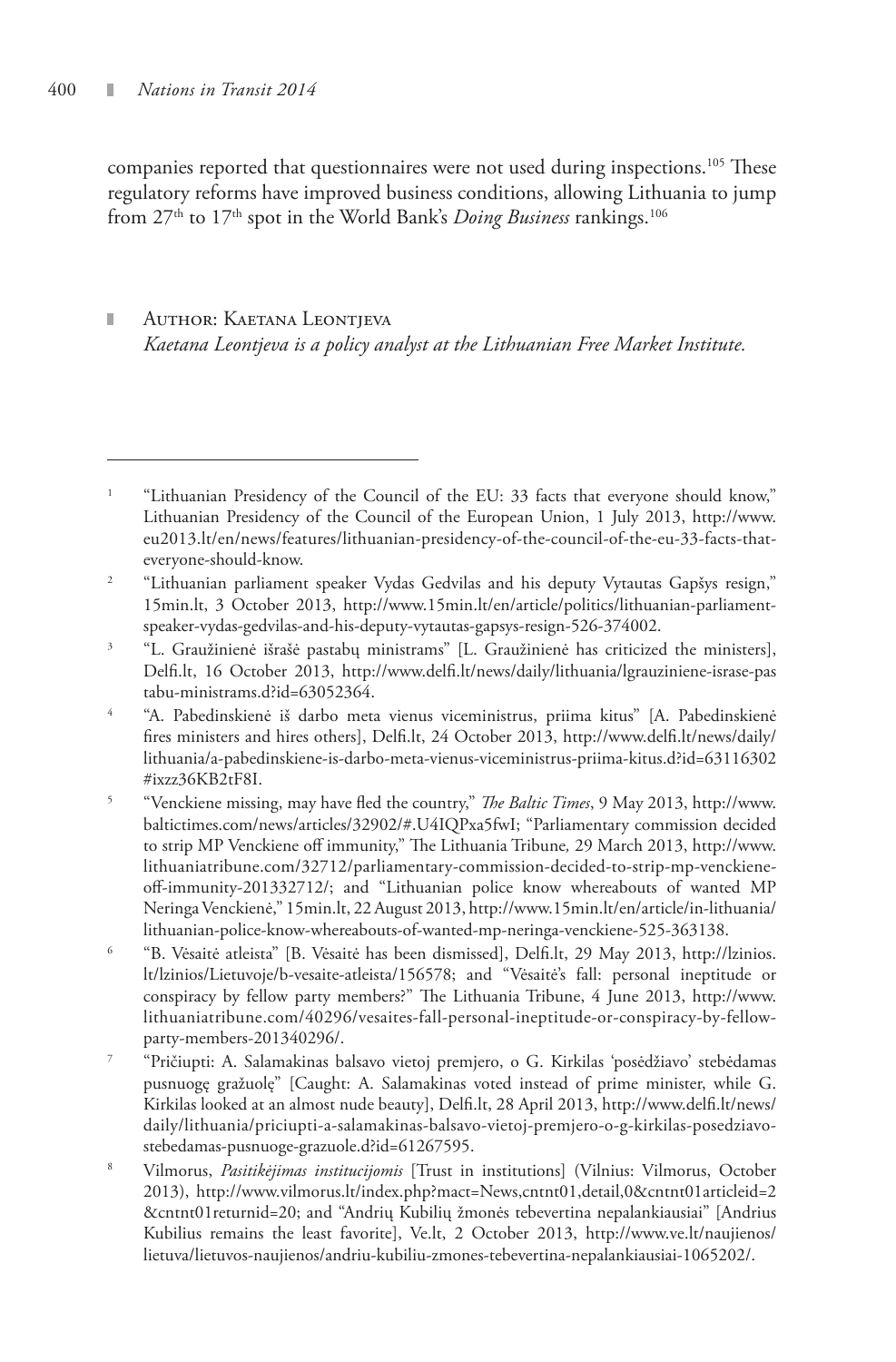- 9 "Socialdemokratai dėl 'pieno krizės:' už užsienio politiką atsako D. Grybauskaitė" [The Social Democrats on the "milk crisis": Grybauskaite is responsible for the foreign policy], Delfi.lt, 8 October 2013, http://www.delfi.lt/news/daily/lithuania/socialdemokratai-del-pieno-krizesuz-uzsienio-politika-atsako-d-grybauskaite.d?id=62987124.
- <sup>10</sup> "Russia says preparing to lift Lithuanian dairy ban: RIA," Reuters, 24 December 2013, http://www.reuters.com/article/2013/12/24/us-russia-lithuania-dairy-idUSBRE9BN05Y 20131224.
- 11 "V.Andriukaitis registravo pataisas, ribojančias finansavimą privačioms gydymo įstaigoms" [V.Andriukaitis proposed amendments restricting funding for private health care institutions], Delfi.lt, 15 January 2013, http://www.delfi.lt/news/daily/health/vandriukaitisregistravo-pataisas-ribojancias-finansavima-privacioms-gydymo-istaigoms.d?id=60432999.
- <sup>12</sup> "Atominiai Lietuvos sapnai ant Visagino ežero kranto" [Lithuania's nuclear dreams on the coast of Visaginas Lake], 15min.lt, 27 April 2012, http://www.15min.lt/naujiena/verslas/ finansai/atominiai-lietuvos-sapnai-ant-visagino-ezero-kranto-662-214422.
- <sup>13</sup> "Lithuanian State Security Department outlines key threats to the country," 15min.lt, 7 June 2013, http://www.15min.lt/en/article/in-lithuania/lithuanian-state-security-department-out lines-key-threats-to-the-country-525-342859.
- 14 The Central Electoral Commission of the Republic of Lithuania, *Election to the Seimas and the Referendum on the Construction of a New Nuclear Power Plant in the Republic of Lithuania— Results of Referendum in Constituencies* (Vilnius: Central Electoral Commission, 18 October 2012), http://www.vrk.lt/2012\_seimo\_rinkimai/output\_en/referendumas/referendumas.html.
- <sup>15</sup> "Prie Seimo surengtas protestas prieš skalūnų dujų gavybą" [A protest against shale gas exploration took place close to the parliament], Vz.lt, 6 February 2013, http://vz.lt/? PublicationId=0d17809b-e627-49d5-bca1-b988d221bca0; and "Chevron quits Lithuania shale gas exploration tender," Reuters, 8 October 2013, http://www.reuters.com/article/ 2013/10/08/lithuania-chevron-shalegas-idUSL6N0HY3C420131008.
- <sup>16</sup> "Teismui perduoti du ikiteisminiai tyrimai dėl galimo rinkėjų papirkinėjimo" [2 pretrial investigations on vote fraud have reached the court], Lrt.lt, 14 March 2013, http://www. lrt.lt/naujienos/lietuvoje/2/13528/teismui\_perduoti\_du\_ikiteisminiai\_tyrimai\_del\_galimo\_ rinkeju\_papirkinejimo.
- <sup>17</sup> Organization for Security and Cooperation in Europe/Office for Democratic Institutions and Human Rights (OSCE/ODIHR), *Election Assessment Mission Report, Republic of Lithuania, Parliamentary Elections 14 October 2012* (Warsaw: OSCE/ODIHR, 3 January 2013), http:// www.osce.org/odihr/elections/98586?download=true.
- 18 U.S. Department of State, Bureau of Democracy, Human Rights and Labor, *Country Reports on Human Rights Practices for 2013* (U.S. Department of State, 2013), http://www.state. gov/j/drl/rls/hrrpt/humanrightsreport/index.htm#wrapper.
- 19 Lietuvos Respublikos Vyriausioji rinkimų komisija (VRK), *2013 m. rinkimai į Lietuvos Respublikos Seimą* [2013 elections to the Seimas of the Republic of Lithuania] (Vilnius: VRK, 21 March 2013), http://www.vrk.lt/statiniai/puslapiai/2013\_seimo\_rinkimai/output\_lt/ rezultatai\_vienmand\_apygardose2/isrinkti\_seimo\_nariai2.html.
- <sup>20</sup> "D. Grybauskaitė: 'Netoleruokime balsų pirkimo'" [Grybauskaite: "Do not tolerate votebuying"], Lrytas.lt, 30 January 2013, http://www.lrytas.lt/lietuvos-diena/aktualijos/dgrybauskaite-netoleruokime-balsu-pirkimo.htm.
- 21 "V. Uspaskichas suviliojo R. Paksą ir pametė?" [Did V. Uspaskich seduce and dump R. Paksas?], Veidas, 21 May 2013, http://www.veidas.lt/v-uspaskichas-suviliojo-r-paksa-ir-pamete.
- 22 Martynas Čerkauskas, "G. Vagnorius į 'darbiečių' glėbį" [G. Vagnorius into the arms of the DP], Lrytas*.*lt, 17 September 2013, http://www.lrytas.lt/lietuvos-diena/aktualijos/gvagnorius-i-darbieciu-glebi.htm.
- <sup>23</sup> "List of the Political Parties in the Republic of Lithuania," Ministry of Justice of the Republic of Lithuania, 18 November 2013, http://www.tm.lt/dok/tyrimai/Lietuvos%20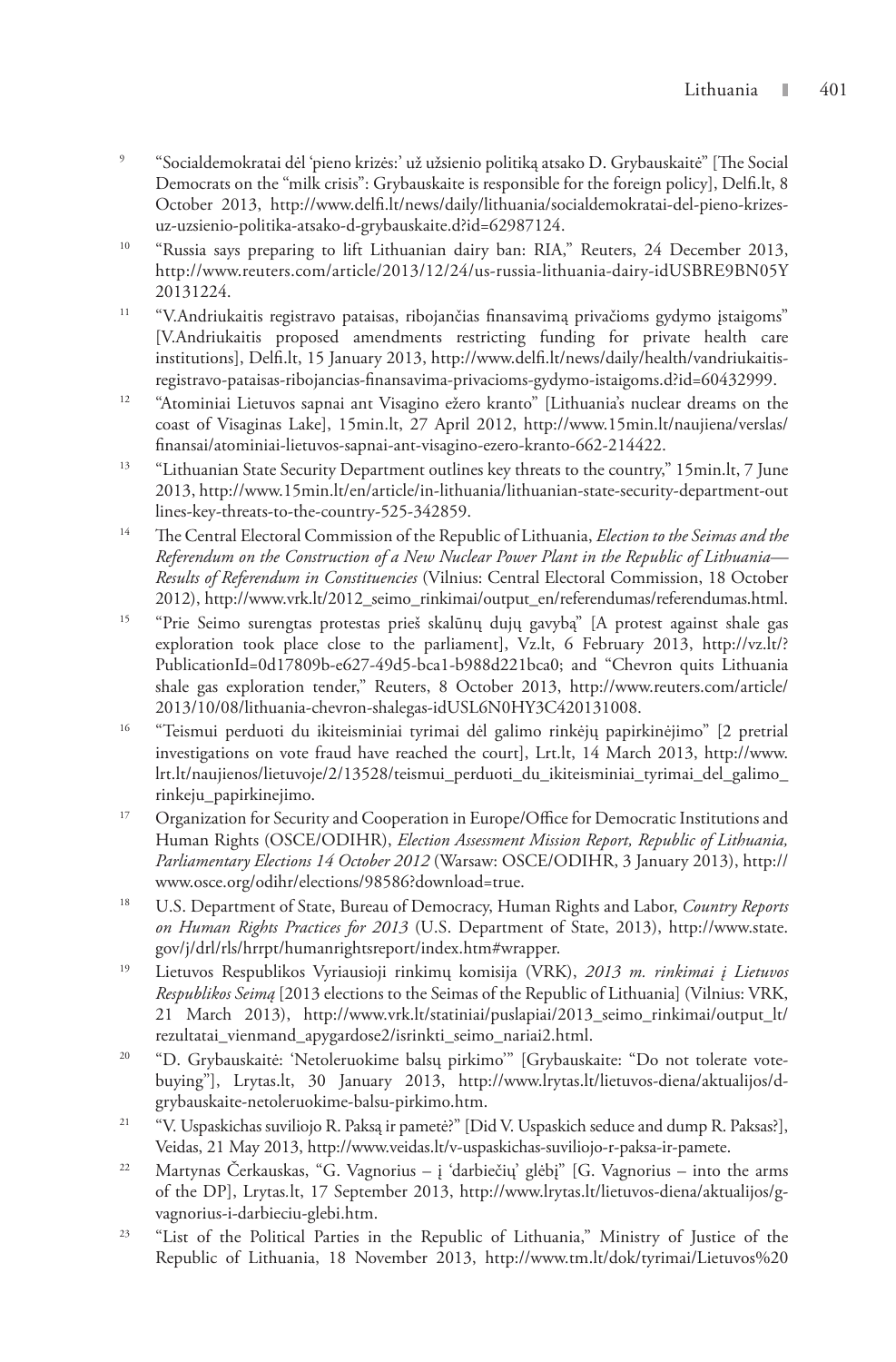Respublikos%20politiniu%20partiju%20ssrasas%202013-11-18.pdf; and "Candidates Who Were Elected to the Seimas," Central Electoral Commission of the Republic of Lithuania, 16 November 2012, http://www.vrk.lt/2012\_seimo\_rinkimai/output\_en/rinki mu\_diena/isrinkti\_seimo\_nariai\_kadencijaik.html.

- <sup>24</sup> "Kodėl Lietuvoje ir toliau tęsis politinis žiovulys" [Why political boredom will continue in Lithuania], Veidas.lt, 3 September 2013, http://www.veidas.lt/kodel-lietuvoje-ir-toliau-tesispolitinis-ziovulys.
- <sup>25</sup> "List of the Political Parties in the Republic of Lithuania," Ministry of Justice of the Republic of Lithuania; and "Candidates Who Were Elected to the Seimas," Central Electoral Commission of the Republic of Lithuania.
- 26 "Rusų aljansas ir Lenkų rinkimų akcija rinkimuose—vėl kartu" [Russian Alliance and Electoral Action of Poles in Lithuania are running elections together again], Delfi.lt, 4 December 2013, http://www.delfi.lt/news/daily/lithuania/rusu-aljansas-ir-lenku-rinkimuakcija-rinkimuose-vel-kartu.d?id=63450740.
- <sup>27</sup> "Lithuania: DP losing popularity, SocDems remain on top," Baltic Business News, 19 August 2013, http://www.balticbusinessnews.com/default.aspx?PublicationId=efdf552d-491d-4209 b215-5cd2c316a598.
- <sup>28</sup> Law on the Funding of Political Parties and Political Campaigns, 23 August 2004, No. IX-2428, Vilnius, http://www3.lrs.lt/pls/inter3/dokpaieska.showdoc\_l?p\_id=414692.
- $29$  Law Amendment on Election to the European Parliament, 12 November 2013, No. XII-588, Vilnius, http://www3.lrs.lt/pls/inter3/dokpaieska.showdoc\_l?p\_id=460137&p\_tr2=2; Law on Presidential Election, 07 November 2013, No. XII-586, Vilnius, http://www3.lrs.lt/pls/ inter3/dokpaieska.showdoc\_l?p\_id=463772; Law on Electoral Commissionn, 20 July 2002, No. IX-985, Vilnius, http://www3.lrs.lt/pls/inter3/dokpaieska.showdoc\_l?p\_id=437537; and Law Amendment on Political Parties, 26 November 2013, No. XII-614, Vilnius, http:// www3.lrs.lt/pls/inter3/dokpaieska.showdoc\_l?p\_id=462259&p\_tr2=2.
- 30 Raimonda Ramelienė, "Seimas imasi rinkimų įstatymų revizijos" [Seimas starts electoral law revision], Lzinios.lt, 12 September 2013, http://lzinios.lt/lzinios/Lietuvoje/seimas-imasirinkimu-istatymu-revizijos/163008; and "Seimas svarstys Prezidento rinkimų ir Rinkimų į Europos Parlamentą įstatymų pataisas" [Seimas will consider presidential and European Parliament elections laws amendments], Baltic News Service, 8 October 2013, http://sc.bns. lt/view/item.php?id=153091; http://sc.bns.lt/view/item.php?id=148257.
- 31 U.S. Department of State, Bureau of Democracy, Human Rights and Labor, *Country Reports on Human Rights Practices for 2013.*
- 32 Civil Society Institute, *Pilietinės Visuomenės Institutas, Pilietinės galios indeksas 2012* [Civic empowerment index 2012] (Vilnius: Civil Society Institute, 2013), http://www.civitas.lt/ lt/?pid=74&id=78.
- 33 "Istorija" [History], website of the Food Bank, http://www.maistobankas.lt/istorija.
- 34 "Lietuvos pareigūnams ir tarnautojams kasmet talkina vis daugiau savanorių" [Each year an increasing number of volunteers helps Lithuanian officers and civil servants], Veidas.lt, 22 July 2013, http://www.veidas.lt/lietuvos-pareigunams-ir-tarnautojams-kasmet-talkina-visdaugiau-savanoriu.
- <sup>35</sup> "Brangiausios įmonių dovanos miestams ir bendruomenėms" [Most expensive company gifts to cities and communities], Veidas.lt, 7 March 2013, http://www.veidas.lt/brangiausiosimoniu-dovanos-miestams-ir-bendruomenems.
- 36 "Seimas priėmė NVO veiklą reglamentuojantį įstatymą" [Seimas adopted a law regulating the activities of NGOs], Delfi.lt, 19 December 2013, http://www.delfi.lt/news/daily/lithuania/ seimas-prieme-nvo-veikla-reglamentuojanti-istatyma.d?id=63579996.
- 37 "Veikiantys ūkio subjektai metų pradžioje" [Operating entities, beginning of the year], Department of Statistics of the Republic of Lithuania, http://osp.stat.gov.lt/statistiniurodikliu-analize?id=2772&status=A.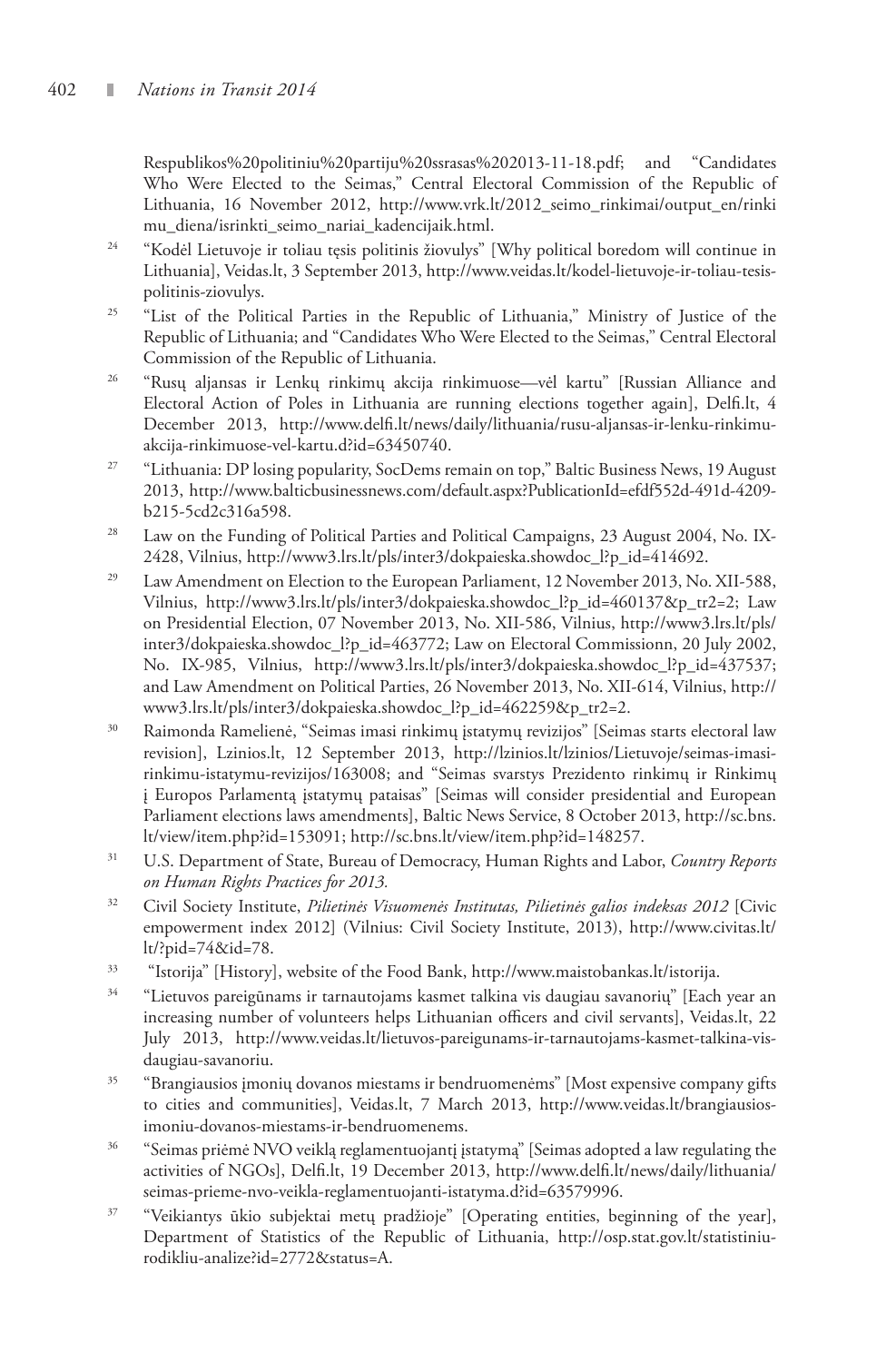- 38 "Personal Income Tax," State Tax Inspectorate, 6 January 2014, http://www.vmi.lt/cms/en/ gpm.
- 39 State Tax Inspectorate, *Paramos statistika* [Statistics on Donations] (Vilnius: State Tax Inspectorate, 1 October 2013), http://www.vmi.lt/cms/paramos-statistika.
- <sup>40</sup> "Lietuvos juridiniai asmenys paramos teikėjai" [Donations from Lithuanian legal entities], Department of Statistics of the Republic of Lithuania, http://osp.stat.gov.lt/web/guest/ statistiniu-rodikliu-analize?portletFormName=visualization&hash=c74bb789-d784-4b83 b390-9365e134f887.
- 41 "2012 metais politinių partijų narių skaičius šiek tiek padidėjo, profesinių sąjungų sumažėjo" [Political party membership rose slightly in 2012, while that of the trade unions fell], 15min.lt, 27 September 2013, http://www.15min.lt/naujiena/aktualu/lietuva/2012-metaispolitiniu-partiju-nariu-skaicius-siek-tiek-padidejo-profesiniu-sajungu-sumazejo-56-372641.
- 42 Civil Society Institute [Pilietinės Visuomenės Institutas], *Pilietinės galios indeksas 2013* [Civic empowerment index 2013] (Vilnius: Civil Society Institute, 2014), http://www.civitas.lt/ lt/?pid=74&id=78.
- 43 "Lithuanian officers protesting outside Vilnius Airport," 15min.lt, 5 July 2013, http:// www.15min.lt/en/article/in-lithuania/lithuanian-officers-protesting-outside-vilniusairport-525-351015.
- 44 Dovydas Pancerovas, "Kovo 11-osios eitynės baigėsi be incidentų" [On March 11, the march ended without incident], lrytas.lt, 11 March 2013, http://www.lrytas.lt/lietuvos-diena/ aktualijos/kovo-11-osios-eitynes-baigesi-be-incidentu.htm.
- <sup>45</sup> "Lithuanian courts still ignore international law," European Foundation of Human Rights, 27 September 2013, http://en.efhr.eu/2013/09/27/lithuanian-courts-still-ignore-internationallaw/.
- 46 "Police detain 28 in minor incidents during Baltic Pride 2013," The Lithuania Tribune*,* 27 July 2013, http://www.lithuaniatribune.com/46103/police-detain-28-in-minor-incidentsduring-baltic-price-2013-201346103/.
- 47 "STT atliko kratą BNS redaktorės namuose" [SIS Searched the Home of a BNS Editor], Vz.lt, 8 November 2013, http://vz.lt/article/2013/11/8/stt-kesinasi-i-zodzio-laisve; and "VSD: Rusija rengia atakas prieš Lietuvą" [SSD: Russia is Preparing Attacks Against Lithuania], Delfi.lt, 31 October 2013, http://www.delfi.lt/news/daily/lithuania/vsd-rusijarengia-naujas-atakas-pries-lietuva.d?id=63180828.
- 48 "Lithuania Leader Criticizes Detention of Journalists," *The Wall Street Journal*, 12 November 2013, http://online.wsj.com/news/articles/SB100014240527023034600045791 92082582980624; "BNS dismisses pressure by law-enforcement as unacceptable," The Lithuania Tribune*,* 8 November 2013, http://www.lithuaniatribune.com/56258/bns-dismis ses-pressure-by-law-enforcement-as-unacceptable-201356258/; "Teismas panaikino įpareigojimą atskleisti BNS informacijos šaltinį" [Court abolished a disclosure order for BNS], Ekonomika.lt, 3 December 2013, http://www.ekonomika.lt/naujiena/teismas-panaikinoipareigojima-atskleisti-bns-informacijos-saltini-45850.html; "STT atliko kratą BNS redak torės namuose" [SIS searched the home of a BNS editor], Vz.lt, 8 November 2013, http:// vz.lt/article/2013/11/8/stt-kesinasi-i-zodzio-laisve; "VSD: Rusija rengia atakas prieš Lietuvą" [SSD: Russia is preparing attacks against Lithuania], Delfi.lt, 31 October 2013, http://www. delfi.lt/news/daily/lithuania/vsd-rusija-rengia-naujas-atakas-pries-lietuva.d?id=63180828; and "Seimas board questions the Special Investigation Service's actions," The Lithuania Tribune, 8 November 2013, http://www.lithuaniatribune.com/56240/seimas-board-ques tions-the-special-investigation-services-actions-201356240/.
- 49 Eglė Samoškaitė, "D. Grybauskaitės ir Seimo dvikova dėl žiniasklaidos apsaugos: 1:0 laimi Seimas" [D. Grybauskaite and Seimas duel for media protection: 1:0 Seimas is wining], Delfi.lt, 19 November 2013, http://www.delfi.lt/news/daily/lithuania/d-grybauskaites-ir-seimo-dvi kova-del-ziniasklaidos-apsaugos-10-laimi-seimas.d?id=63321256.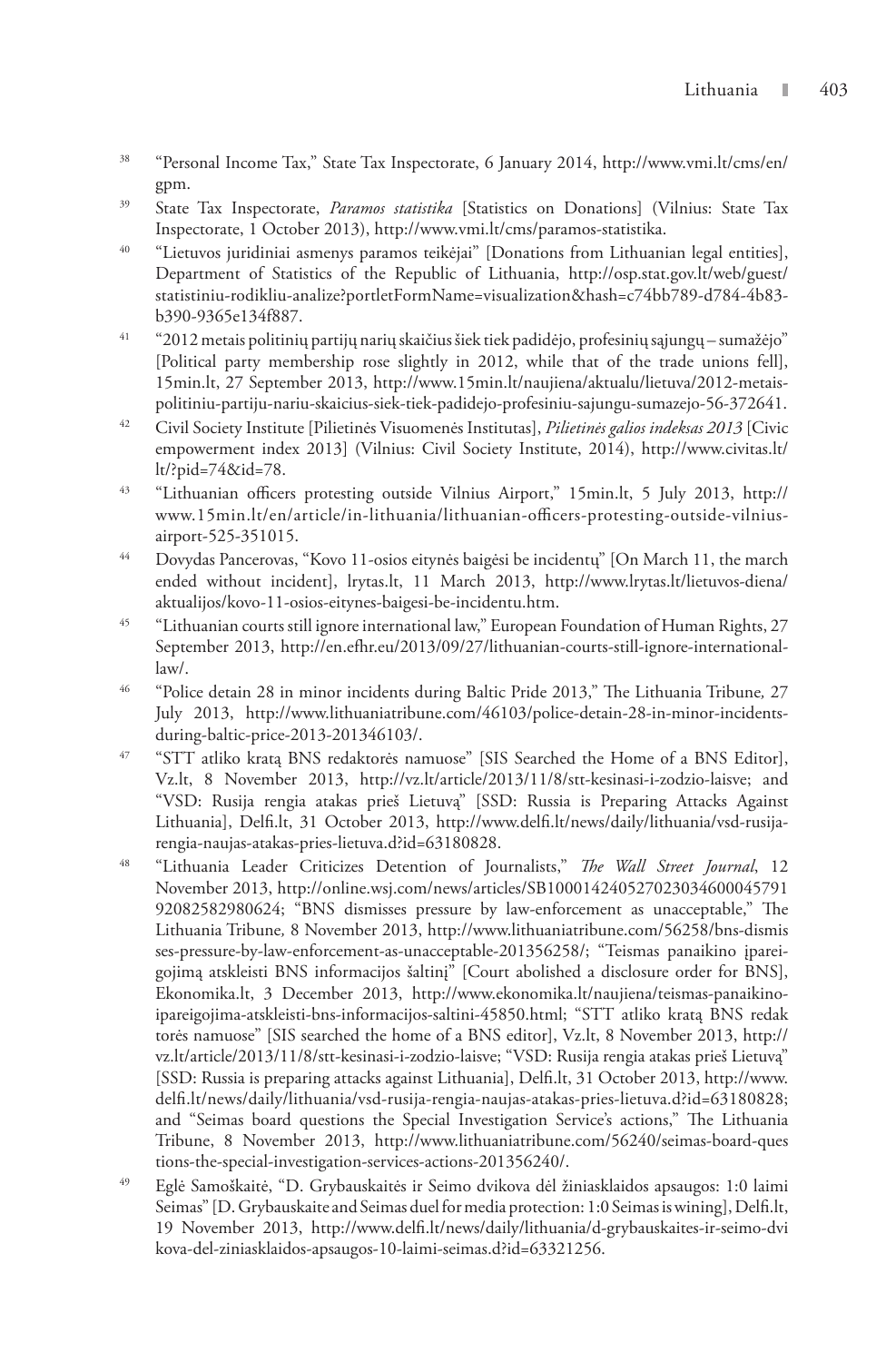- 50 Freedom House, *Freedom of the Press 2013: Lithuania* (New York: Freedom House, 2013), http://www.freedomhouse.org/report/freedom-press/2013/lithuania#.U4s9Cxa5fwI.
- 51 "Interneto žiniasklaidos atstovai: mums nepriimtini mokėjimai 'vokeliuose'" [Online media representatives: illegal wages are unacceptable to us], 15min.lt, 26 October 2012, http:// www.15min.lt/naujiena/aktualu/lietuva/interneto-ziniasklaidos-atstovai-mums-nepriimtinimokejimai-vokeliuose-56-267999.
- <sup>52</sup> "Besigianti laikraščių era" [An ending era of newspapers], Veidas.lt, 23 July 2013, http:// www.veidas.lt/besibaigianti-laikrasciu-era.
- 53 "Rajoninė spauda—vietos politikų kovos instrumentas?" [Regional media—an instrument in the struggle of local politicians?], Veidas.lt, 7 January 2013, http://www.veidas.lt/rajoninespauda-–-vietos-politiku-kovos-instrumentas.
- 54 Ibid.
- $\frac{55}{6}$  Ibid.
- 56 Vilmorus, *Pasitikėjimas institucijomis* [Trust in institutions]; "Pasitikėjimas žiniasklaida žemiausias per 15 metų" [Public trust in media is the lowest in 15 years], Delfi.lt, 26 January 2013, http://www.delfi.lt/news/daily/lithuania/pasitikejimas-ziniasklaida-zemiausias-per-15 metu.d?id=60524797.
- 57 Taylor Nelson Sofres (TNS), *Populiariausių 2013 m. vasaros periodo leidinių penketukai* [Top 5 most popular periodicals of summer 2013] (Vilnius: TNS, 2013), http://www.tns.lt/lt/ news/tns-lt-populiariausiu-2013-m-vasaros-periodo-leidiniu-penketukai/.
- 58 "Benas Gudelis buys third of Lietuvos Rytas media group for 3 million euros," 15min.lt, 14 October 2013, http://www.15min.lt/en/article/business/benas-gudelis-buys-third-oflietuvos-rytas-media-group-for-3-million-euros-527-377041.
- 59 "Žiniasklaidos priemonių savininkai" [Media owners], Transparency International, 2013, http://stirna.info.
- 60 Taylor Nelson Sofres (TNS), *Radijo auditorijos tyrimas 2013 m. pavasaris* [Radio audience survey of spring 2013] (Vilnius: TNS, 2013), http://www.tns.lt/lt/news/radijo-auditorijostyrimas-2013-m-pavasaris/.
- 61 Communications Regulatory Authority of Lithuania, *2013 Q2 Report on the Electronic Communications Sector* (Vilnius: Communications Regulatory Authority, 19 September 2013), http://www.rrt.lt/lt/apzvalgos-ir-ataskaitos/elektroniniu-rysiu-sektoriaus-mzkm/2013 \_1034.html.
- 62 Department of Statistics of the Republic of Lithuania, *Informacinių technologijų naudojimas namų ūkiuose 2013 m. pirmąjį ketvirtį* [Use of information technologies in households in 2013 Q1] (Vilnius: Department of Statistics, 20 August 2013), http://www.stat.gov.lt/ documents/10180/1141984/IT\_NU\_p\_spaudai\_2013.pdf/49176ae0-bed2-435b-8da2- 2cfa9e2181d4?version=1.0.
- 63 Arijus Žakas, "Socialinių Tinklų Įtaka Lietuvoje Sparčiai Auga," Socialus Marketingas, 3 September 2013, http://www.socialusmarketingas.lt/blogas/socialiniu-tinklu-itaka-lietuvojesparciai-auga/; "Facebook Statistika Lietuvoje," Beemedia.lt, 23 February 2013, http:// beemedia.lt/facebook-statistika-lietuvoje/.
- 64 "Lietuviams trūksta patikimų politikų (apklausa)" [Lithuanians see a lack of trustworthy politicians (an opinion poll)], Lrytas.lt, 22 June 2013, http://www.lrytas.lt/-1371839849 1370537362-lietuviams-trūksta-patikimų-politikų-apklausa.htm.
- 65 "Lietuvoje savivalda nyksta" [Self-government in Lithuania is disappearing], Veidas.lt, 21 February 2011, http://www.veidas.lt/lietuvos-savivalda-nyksta.
- 66 Special Investigation Service of the Republic of Lithuania, *Lietuvos įmonių atstovų 2013 m. apklausos rezultatai* [Results of a 2013 sociological survey of Lithuanian business representatives] (Vilnius: Special Investigation Service, October 2012 – April 2013), http:// www.stt.lt/documents/soc\_tyrimai/Apklausos\_rezultatai1.pdf.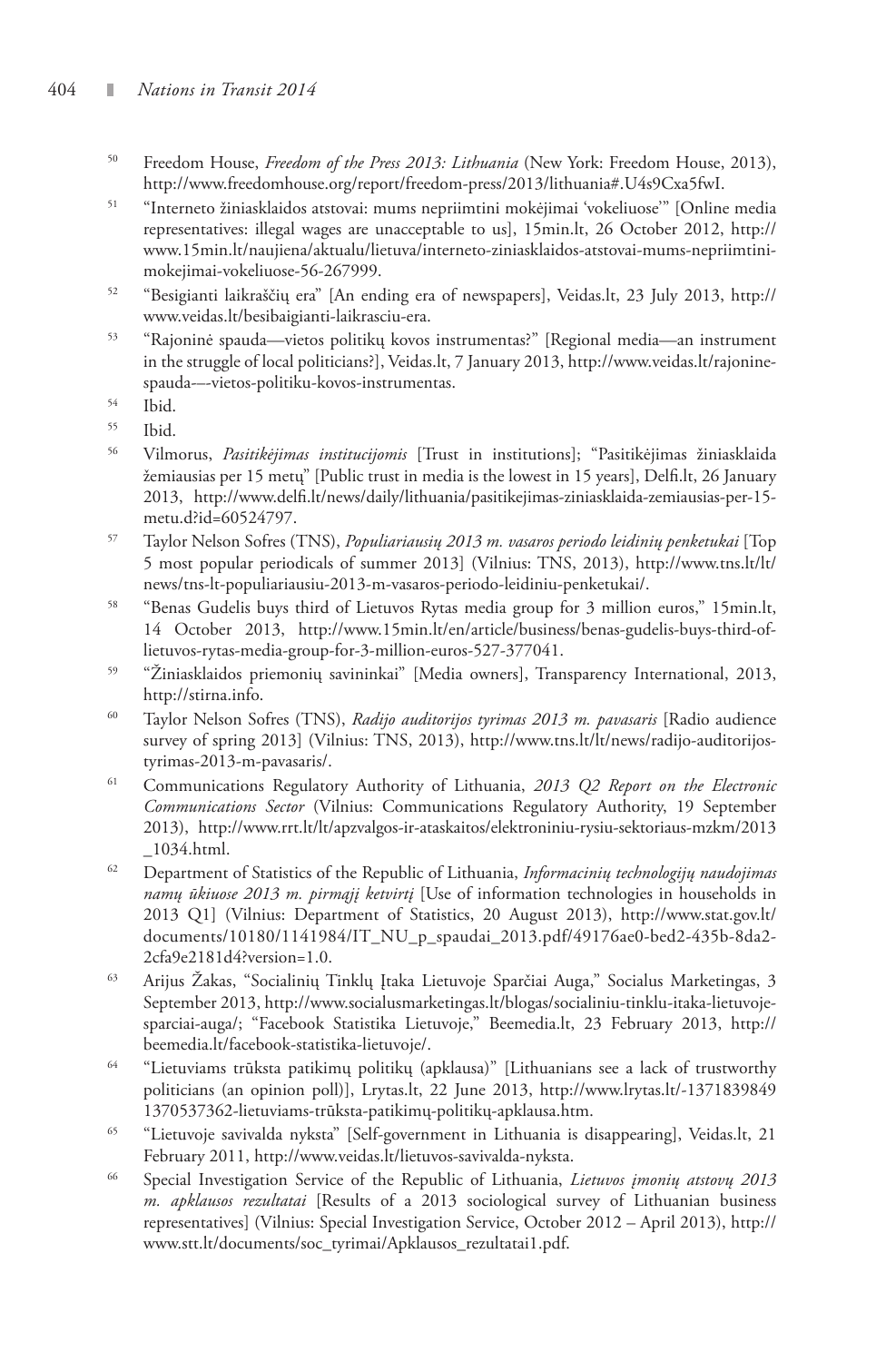- 67 "Siūlo spręsti korupcijos problemą savivaldybėse" [Proposes to address the problem of corruption in municipalities], Lzinios.lt, 18 April 2013, http://lzinios.lt/lzinios/Lietuvoje/ Siulo-spresti-korupcijos-problema-savivaldybese; and "Seimas ketina įpareigoti savivaldybes steigti Antikorupcijos komisijas" [Seimas intends to oblige municipalities to establish the Anti-Corruption Commissions], Delfi.lt, 26 May 2013, http://www.delfi.lt/news/daily/lithuania/ seimas-ketina-ipareigoti-savivaldybes-steigti-antikorupcijos-komisijas.d?id=61477362.
- 68 "A. Butkevičius už tiesioginius merų rinkimus jau 2015 metais" [A. Butkevičius for direct election of mayors in 2015], Balsas.lt, 26 September 2013, http://www.balsas.lt/ naujiena/754668/a-butkevicius-uz-tiesioginius-meru-rinkimus-jau-2015-metais.
- 69 Parliament of the Republic of Lithuania, *Law on Local Governments, I-533* (Vilnius: Parliament of the Republic of Lithuania, October 2012), http://www3.lrs.lt/pls/inter3/ dokpaieska.showdoc\_l?p\_id=435991.
- 70 Law on 2013 State Budget and Municipal Budgets, XII-65, 20 December 2012, http:// www3.lrs.lt/pls/inter3/dokpaieska.showdoc\_l?p\_id=440373&p\_tr2=2; Draft Law on 2014 State Budget and Municipal Budgets, XIIP-1097, 16 October 2013, http://www3.lrs.lt/ pls/inter3/dokpaieska.showdoc\_l?p\_id=457756&p\_tr2=2; and Finance Ministry of the Republic of Lithuania, *Lietuvos Respublikos 2014 Metų Savivaldybių Biudžetų Finansinių Rodiklių Projektas* [2014 Municipal Budget Financial Indicators Draft] (Vilnius: Finance Ministry of the Republic of Lithuania, 2013), http://www.finmin.lt/finmin.lt/failai/veiklos\_ kryptys\_biudzetas/2014/Visas\_2014\_biudzetas/1\_kng/21\_sk.pdf.
- 71 "Kitų metų Vilniaus biudžetas—121 milijonu litų didesnis" [Next year's budget of Vilnius to be 121 million litas larger], Kauno.diena.lt, 27 December 2013, http://kauno.diena.lt/ naujienos/vilnius/miesto-pulsas/kitu-metu-vilniaus-biudzetas-121-milijonu-litu-didesnis-607477/?puslapis=3#.UuYoMpH86Tc.
- 72 "To climb out of debts, Vilnius city budget will keep 50 percent of income tax," 15min. lt, 9 July 2013, http://www.15min.lt/en/article/politics/to-climb-out-of-debts-vilnius-citybudget-will-keep-50-percent-of-income-tax-526-352066.
- 73 Ministry of Finance of the Republic of Lithuania, *Valdžios sektoriaus skola* [Public sector debt] (Vilnius: Ministry of Finance, 27 September 2013), http://www.finmin.lt/web/finmin/ aktualus\_duomenys/skola.
- 74 Law on Municipalities, VIII-2018, 7 July 1994, http://www3.lrs.lt/pls/inter3/oldsearch.prep s2?Condition1=240620&Condition2=.
- 75 "Seimas ketina įpareigoti savivaldybes steigti Antikorupcijos komisijas" [Seimas intends to oblige municipalities to establish the Anti-Corruption Commissions], Delfi.lt.
- 76 "Seime nepritarus įstaigos ataskaitai bus galima kelti vadovo atstatydinimo klausimą" [If the parliament does not approve an institution's annual report it will be able to raise the question of dismissal of the institution's head], Lzinios.lt, 27 June 2013, http://lzinios.lt/lzinios/ Lietuvoje/seime-nepritarus-istaigos-ataskaitai-bus-galima-kelti-vadovo-atstatydinimoklausima/158299.
- 77 "Politikų ir partijų varžybose—net kelios labai skirtingos lygos" [In the race among the politicians and parties—a few very different leagues], Lrytas.lt, 21 September 2013, http:// www.lrytas.lt/-13797128051378261330-politikų-ir-partijų-varžybose-net-kelios-labaiskirtingos-lygos.htm.
- 78 "Naujovė Lietuvoje: teismų paslaugos teikiamos ir internetu" [Innovation in Lithuania: court services online], Delfi.lt, 3 July 2013, http://www.delfi.lt/news/daily/law/naujove-lietuvojeteismu-paslaugos-teikiamos-ir-internetu.d?id=61766845.
- 79 "Prezidentė: maksimali pertrauka tarp teismo posėdžių turi būti ne ilgesnė kaip mėnuo" [President: The maximum interval between court sessions should be no longer than one month], Balsas.lt, 14 March 2013, http://www.balsas.lt/naujiena/722391/prezidentemaksimali-pertrauka-tarp-teismo-posedziu-turi-buti-ne-ilgesne-kaip-menuo.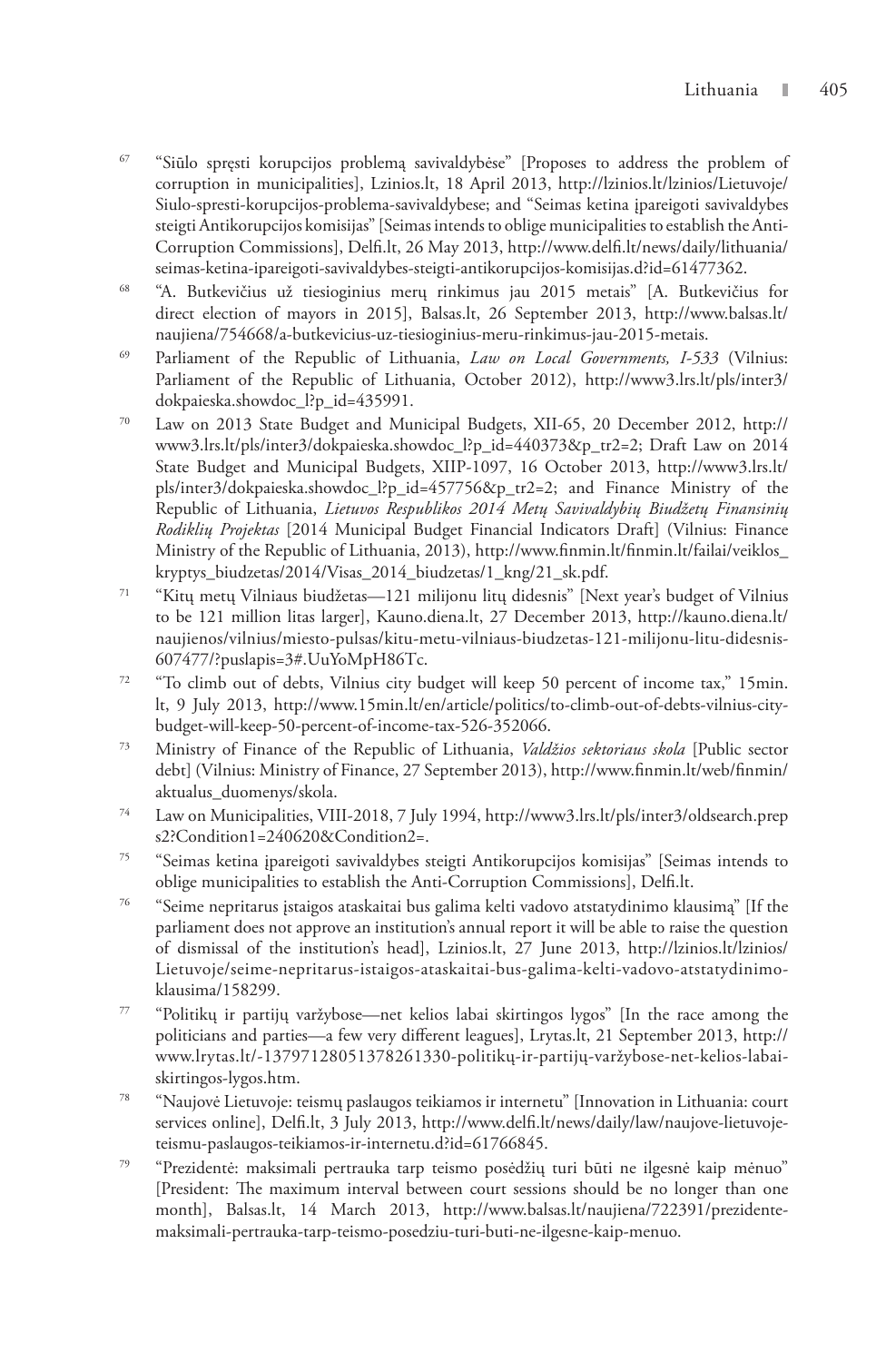- 80 "Aiškinamasis raštas dėl Lietuvos Respublikos Baudžiamojo proceso kodekso pakeitimo įstatymo projekto," [Explanatory material on the draft law on the criminal process code], 11 February 2013, http://www3.lrs.lt/pls/inter3/dokpaieska.showdoc\_l?p\_id=442859.
- 81 "Prezidentė: maksimali pertrauka tarp teismo posėdžių turi būti ne ilgesnė kaip mėnuo" [The president: the maximum break between court sessions should be no longer than 1 month], Balsas.lt.
- 82 "Mažėja skundų dėl netinkamo teisėjų elgesio" [Number of complaints against judges is decreasing], Eteismai.lt, 25 October 2013, http://www.eteismai.lt/naujienos/mazeja-skundudel-netinkamo-teiseju-elgesio.
- <sup>83</sup> "Prosecutor asks court to sentence Kusaite to 10 years in prison," The Lithuania Tribune, 8 February 2013, http://www.lithuaniatribune.com/28921/prosecutor-asks-court-to-sentencekusaite-to-10-years-in-prison-201328921/; "Kusaitė found guilty of terrorism but assigned no jail term for her," The Lithuania Tribune*,* 30 May 2013, http://www.lithua niatribune.com/39912/kusaite-found-guilty-of-terrorism-but-assigned-no-jail-term-forher-201339912/; and "Lithuanian court starts hearing appeal of terrorism-convict Eglė Kusaitė," 15min.lt, 22 August 2013, http://www.15min.lt/en/article/in-lithuania/lithuaniancourt-starts-hearing-appeal-of-terrorism-convict-egle-kusaite-525-363180#ixzz33KGJHRrJ.
- <sup>84</sup> "E. Kusaitė siekia įrodyti, kad prieš ją naudotas smurtas" [E. Kusaitė is trying to prove she was abused], Delfi.lt, 4 February 2011, http://www.delfi.lt/news/daily/lithuania/ekusaitesiekia-irodyti-kad-pries-ja-naudotas-smurtas.d?id=41645997.
- 85 "Dėl filmo apie gimdymą krata žinomų režisierių namuose" [Regarding a movie on birth search in the home of famous directors], Delfi.lt, 20 February 2013, http://www.delfi.lt/news/ daily/health/del-filmo-apie-gimdyma-krata-zinomu-rezisieriu-namuose.d?id=60714231.
- 86 "Valstybės tarnautojų atlyginimai mažėjo daugiau nei privačiame ar ūkio sektoriuje" [Public sector wages decreased more than wages in the private sector], Teisesgidas.lt, 7 July 2010, http://www.teisesgidas.lt/modules/news/article\_storyid\_778.html.
- <sup>87</sup> "Conservatives propose to restrict Constitutional Court's powers in relation to salary issues," The Lithuania Tribune, 19 September 2013, http://www.lithuaniatribune.com/51010/ conservatives-propose-to-restrict-constitutional-courts-powers-in-relation-to-salaryissues-201351010/.
- 88 U.S. Department of State, Bureau of Democracy, Human Rights and Labor, *Country Reports on Human Rights Practices for 2013.*
- <sup>89</sup> "Court Rules Extradition Would Breach Article 3 of the European Convention on Human Rights: Summary of Judgment," Northern Ireland Courts and Tribunals Service, 16 January 2013, http://www.courtsni.gov.uk/en-GB/Judicial%20Decisions/SummaryJudgments/Docu ments/j\_sj\_160113/j\_sj\_Lithuania-v-Liam-Campbell\_160113.html.
- 90 "Panevėžio meras pateko į STT rankas" [Mayor of Panevėžys investigated by the SIS], Ekonomika.lt, 8 January 2013, http://www.ekonomika.lt/naujiena/panevezio-meras-patekoi-stt-rankas-34664.html.
- 91 "Oarbiečiai' pripažinti kaltais: V. Uspaskichas 4 m. sės į kalėjimą, V. Vonžutaitė kalės trumpiau ["Laborites" found guilty: V. Uspaskich will spend 4 years in prison, V. Vonžutaitė—a shorter time], Delfi.lt, 12 July 2013, http://www.delfi.lt/news/daily/lithuania/darbieciai-pripazintikaltais-v-uspaskichas-4-m-ses-i-kalejima-v-vonzutaite-kales-trumpiau.d?id=61842357.
- <sup>92</sup> "Lithuanian court rules: DP leaders guilty of bookkeeping fraud," 15min.lt, 12 July 2013, http://www.15min.lt/en/article/in-lithuania/lithuanian-court-rules-labor-party-leadersguilty-of-bookkeeping-fraud-525-353108.
- <sup>93</sup> "Prosecutors open probe into MP Viktor Uspaskich's statements about judges who sentenced him," 15min.lt, 8 August 2013, http://www.15min.lt/en/article/in-lithuania/prosecutorsopen-probe-into-mp-viktor-uspaskich-s-statements-about-judges-who-sentenced-him-525-359762; Dainius Sinkevičius, "Teisėjai grįžo prie DP ir V. Uspaskicho bylos: ar politikai tikrai kalės?" [The judges returned to DP and Uspaskich case: whether politicians will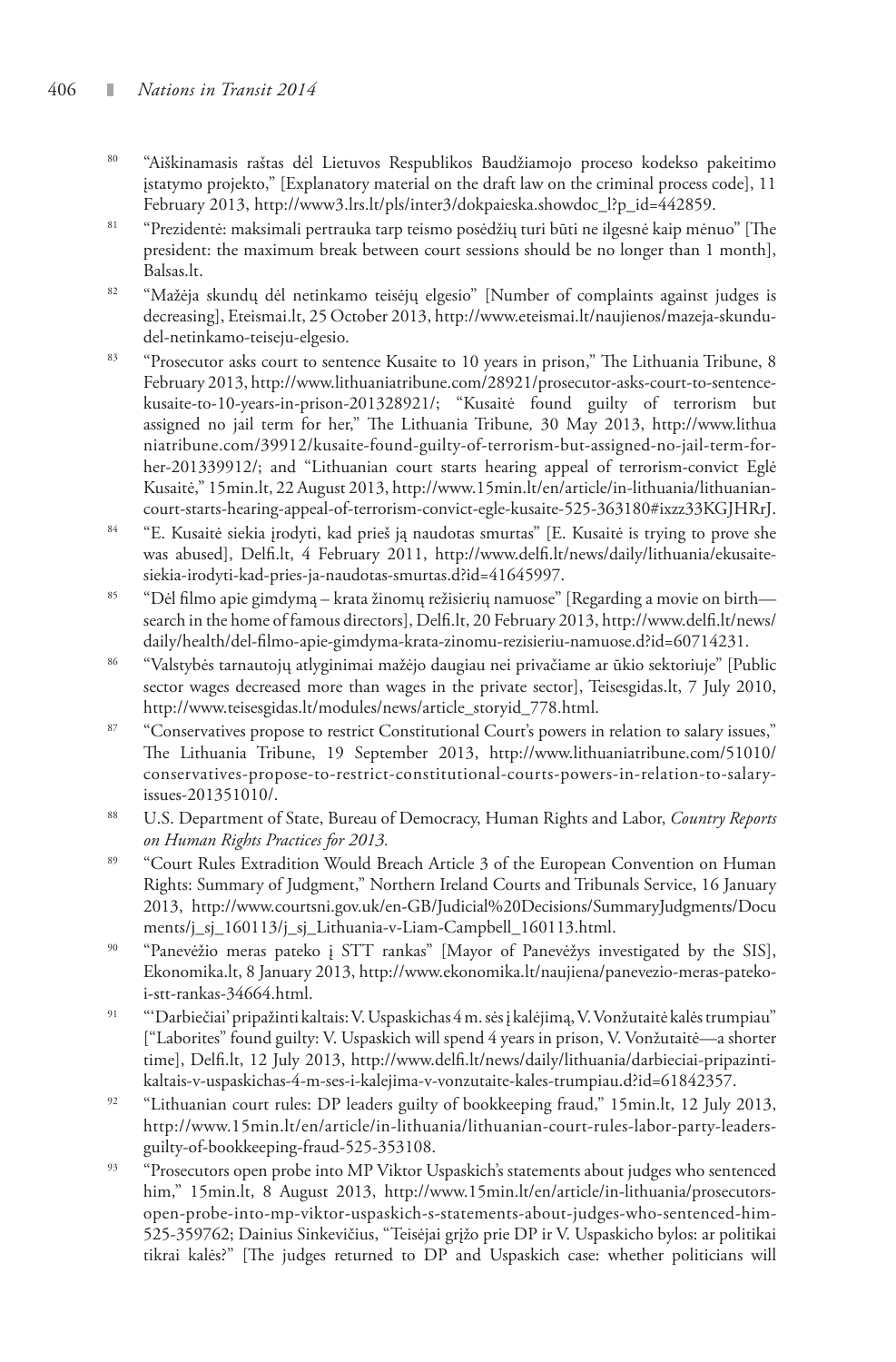be imprisoned], Delfi.lt, 26 November 2013, http://www.delfi.lt/news/daily/lithuania/ teisejai-grizo-prie-dp-ir-v-uspaskicho-bylos-ar-politikai-tikrai-kales.d?id=63378966#ixzz36 ufgriZz; and Joana Lapėnienė, "V. Gapšys ir Darbo partija teisinėje užuovėjoje gali tūnoti dvejus metus" [V. Gapšys and Labour Party may remain in a legal for two years], Delfi. lt, 22 July 2013, http://www.delfi.lt/news/daily/lithuania/v-gapsys-ir-darbo-partija-teisinejeuzuovejoje-gali-tunoti-dvejus-metus.d?id=61907067.

- <sup>94</sup> "The leader of Labour Party Victor Uspaskich stepped down," The Lithuania Tribune, 25 April 2013, http://www.lithuaniatribune.com/35207/the-leader-of-labour-party-victor-us paskich-stepped-down-201335207/.
- 95 Special Investigation Service of the Republic of Lithuania, *Nacionalinės kovos su korupcija 2011 – 2014 metų programos įgyvendinimo priemonių planas ir jo vykdymo iki 2013 m. birželio 30 d. ataskaita* [The plan of measures of the National anticorruption program for 2011–2014 and a report of its implementation as of 30 June 2013] (Vilnius: Special Investigation Service of the Republic of Lithuania, 30 June 2013*)*, http://www.stt.lt/documents/nkkp/NKKP\_ Ataskaita\_2013\_08\_27.pdf.
- 96 Special Investigation Service of the Republic of Lithuania, *Lietuvos įmonių atstovų 2013 m. apklausos rezultatai* [Results of a 2013 sociological survey of Lithuanian business representatives].
- 97 Special Investigation Service of the Republic of Lithuania, *Lietuvos korupcijos žemėlapis, 2011 m*. [2011 Map of corruption in Lithuania], http://www.stt.lt/documents/soc\_tyrimai/ Korupcijos\_zemelapis.pdf.
- 98 Public Procurement Office, *2013 metų veiklos ataskaita* [2013 Annual Report] (Vilnius: Public Procurement Office, 2014), http://www.vpt.lt/vpt/uploaded/2013/vp/VEIKLOS\_ ATASKAITA\_FIN\_2013.pdf.
- 99 Public Procurement Office, *2012 Metų Veiklos Ataskaita* [2012 Annual report] (Vilnius: Public Procurement Office, 2013), http://www.vpt.lt/vpt/uploaded/2012/vp/ATASKAITA%20 2012%20GALUTINE.pdf.
- 100 European Commission, *Special Eurobarometer 397: Corruption* (Brussels: European Commission, February 2014), http://ec.europa.eu/public\_opinion/archives/ebs/ebs\_397\_en.pdf.
- 101 "Lietuviai—pirmi Europoje! Pagal kyšininkavimą..." [Lithuania remains bribery leader in the European Union], Delfi.lt, 9 July 2013, http://www.delfi.lt/news/daily/lithuania/lietuviaipirmi-europoje-pagal-kysininkavima.d?id=61808715; and Public Procurement Office, *2012 Metų Veiklos Ataskaita* [2012 Annual report].
- 102 European Commission, *Lithuania to the EU Anti-Corruption Report* (Brussels: European Commission, 3 February 2013), http://ec.europa.eu/dgs/home-affairs/what-we-do/policies/ organized-crime-and-human-trafficking/corruption/anti-corruption-report/docs/2014\_acr\_ lithuania\_chapter\_en.pdf.
- 103 Ministry of the Economy of the Republic of Lithuania, *Taikomojo mokslinio tyrimo "Administracinę naštą verslui sukuriančių informacinių įpareigojimų supaprastinimo galimybės geresnio reglamentavimo kontekste" ataskaita* [Report on applied scientific research "possibilities of simplifying reporting requirements imposing administrative burden on business in the context of sounder regulation"] (Vilnius: Ministry of the Economy, 22 July 2010), http://www. ukmin.lt/web/lt/verslo\_aplinka/geresnis\_reglamentas/moksliniu\_tyrimu\_ir\_kitos\_studijos/ taikomojo\_mokslinio\_tyrimo\_administracine\_nasta\_verslui\_sukurianciu\_informaciniu\_ ipareigojimu\_supaprastinimo\_galimybes\_geresnio\_reglamentavimo\_kontekste\_ataskaita.
- 104 Parliament of the Republic of Lithuania, *Act of the Government of the Republic of Lithuania on the Optimization of Supervisory Functions Performed by Agencies, 511* (Vilnius: Parliament of the Republic of Lithuania, 21 November 2012), http://www3.lrs.lt/pls/inter3/dokpaieska. showdoc\_l?p\_id=438056.
- 105 Ministry of the Economy of the Republic of Lithuania, *Ūkio subjektų apklausa dėl verslo priežiūrą atliekančių institucijų veiklos vertinimo* [Poll of companies regarding an evaluation of